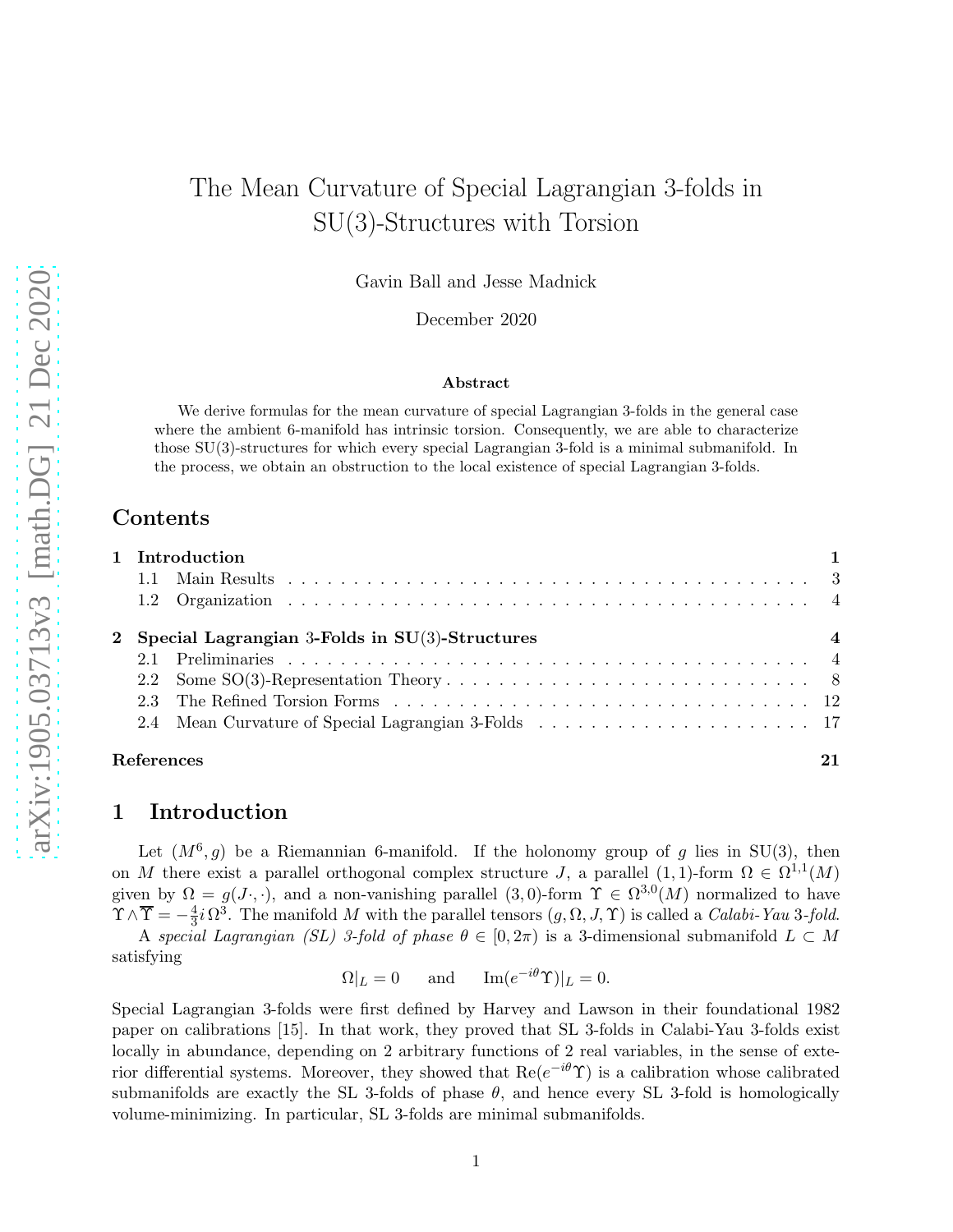Since 1982, SL 3-folds in Calabi-Yau 3-folds have been the subject of intense study. For example, by imposing various geometric assumptions, large families of explicit SL 3-folds are now known (and, in many cases, classified): see, for example, [\[5,](#page-21-1) [7,](#page-21-2) [20,](#page-21-3) [21,](#page-22-0) [22,](#page-22-1) [19\]](#page-21-4). Singular SL 3-folds have also been constructed, such as cones with interesting topologies [\[16\]](#page-21-5) and pairs of intersecting planes [\[24\]](#page-22-2). In turn, gluing methods and desingularization schemes based on these singular models have proven highly successful in constructions: see, for example, [\[8,](#page-21-6) [26,](#page-22-3) [27,](#page-22-4) [30\]](#page-22-5). The deformation theory of closed special Lagrangians was first studied by McLean in his 1990 PhD thesis [\[29\]](#page-22-6), and furthered by Hitchin [\[18\]](#page-21-7). Special Lagrangians are also of interest in physics by way of the SYZ Conjecture [\[36\]](#page-22-7), which explains mirror symmetry in terms of fibrations of Calabi-Yau 3-folds by SL 3-tori.

Special Lagrangian 3-folds may also be studied in a class of ambient spaces more general than Calabi-Yau 3-folds: namely, those Riemannian 6-manifolds  $(M^6, g)$  with an SU(3)-structure  $(J, \Omega, \Upsilon)$  that is merely g-compatible. In other words, we drop the requirement that the holonomy of g lie in SU(3), so that the tensors  $(J, \Omega, \Upsilon)$  above need no longer be parallel.

The generalization from  $SU(3)$ -holonomy to  $SU(3)$ -structures leads to several interesting geometries. Indeed, many classes of  $SU(3)$ -structures — such as nearly-Kähler, half-flat, and balanced — enjoy relationships with special holonomy and physics. For example, nearly-Kähler  $SU(3)$ structures admit real Killing spinors, and hence their (appropriately scaled) Riemannian cones have  $G_2$ -holonomy and parallel spinors [\[14,](#page-21-8) [2\]](#page-20-1). Half-flat SU(3)-structures yield  $G_2$ -manifolds via evolution equations [\[17\]](#page-21-9), and balanced SU(3)-structures arise in string theory via the Strominger system [\[35,](#page-22-8) [28\]](#page-22-9). Deformations of special Lagrangian 3-folds in 6-manifolds with torsion are studied in [\[32\]](#page-22-10).

However, in this generalized setting, the form  $\text{Re}(e^{-i\theta}\Upsilon)$  need not be a calibration, and thus SL 3-folds of phase  $\theta$  need not be volume-minimizing. Despite this, the particular nature of the SU(3)structure may nevertheless force  $SL$  3-folds to be minimal. For example, when the  $SU(3)$ -structure on M is nearly-Kähler, every SL 3-fold  $L \subset M$  is minimal as its Riemannian cone  $C(L) \subset C(M)$ is homologically volume-minimizing (as  $C(L)$  is a coassociative 4-fold). This raises the natural:

**Minimality Problem:** Let M be a 6-manifold. Characterize those  $SU(3)$ -structures on M for which every special Lagrangian 3-fold in  $M$  is a minimal submanifold of  $M$ .

In this paper, we will solve the Minimality Problem by deriving a simple formula for the mean curvature of special Lagrangian 3-folds. Analogous formulas for submanifolds arising in  $G_2$  geometry and Spin(7) geometry are derived in our companion paper [\[1\]](#page-20-2).

Perhaps more fundamentally, in our generalized context special Lagrangian 3-folds of a given phase need not exist at all, even locally. This raises the natural:

**Local Existence Problem:** Let M be a 6-manifold. Characterize those  $SU(3)$ -structures on M for which special Lagrangian 3-folds exist locally at every point of M.

In this work, we make progress towards the resolution of the Local Existence Problem. More precisely, we obtain new obstructions to the local existence of special Lagrangian 3-folds. Analogous obstructions to the local existence of coassociative 4-folds are obtained in [\[1\]](#page-20-2).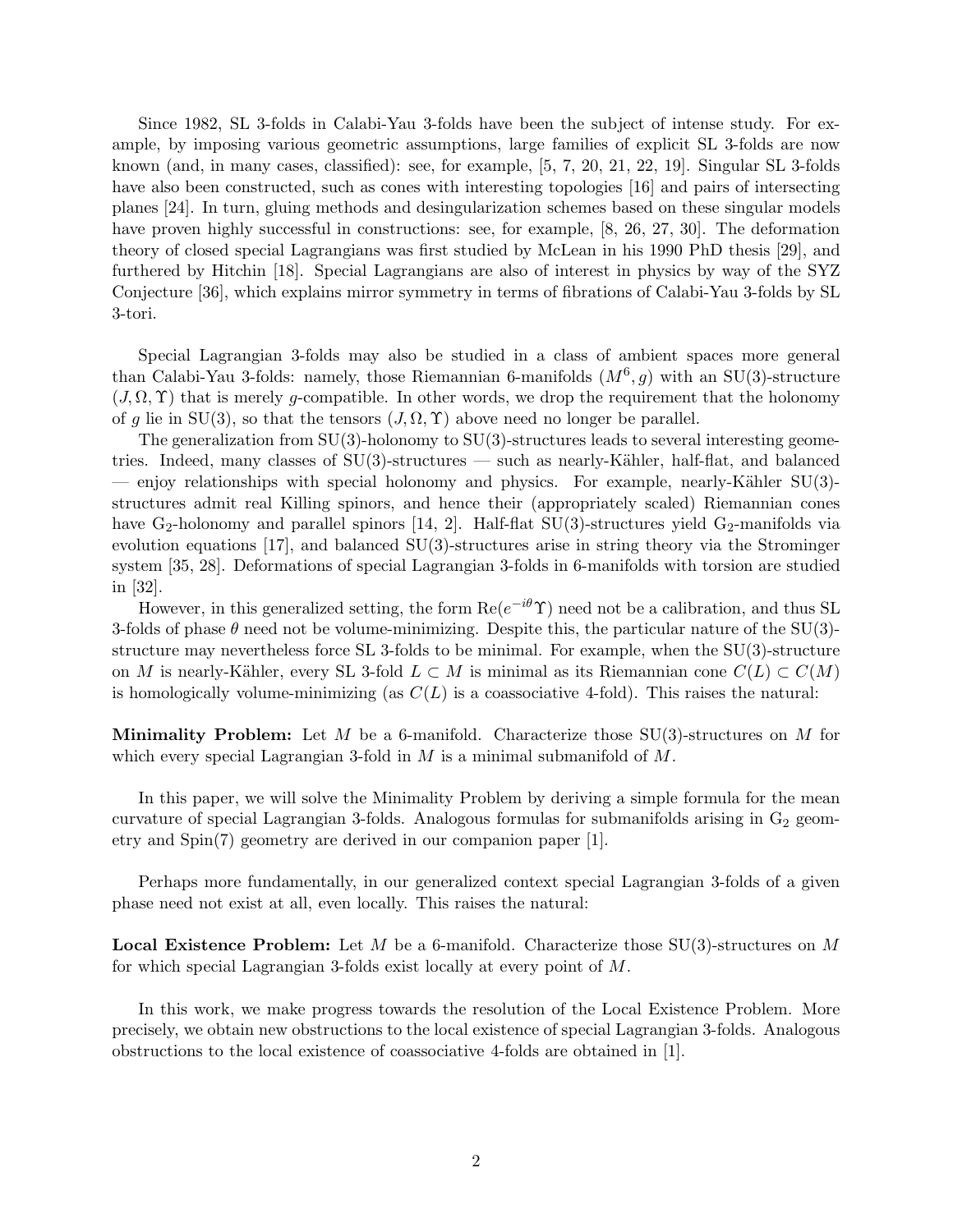### <span id="page-2-0"></span>1.1 Main Results

Let  $(M^6, \Omega, \Upsilon)$  be a 6-manifold with an SU(3)-structure  $(\Omega, \Upsilon) \in \Omega^2(M) \oplus \Omega^3(M; \mathbb{C})$ , and let J be the underlying almost-complex structure. The first-order local invariants of  $(\Omega, \Upsilon)$  are completely encoded in seven differential forms, called the *torsion forms* of the SU(3)-structure, denoted

$$
(\tau_0, \widehat{\tau}_0, \tau_2, \widehat{\tau}_2, \tau_3, \tau_4, \tau_5) \in \Omega^0 \oplus \Omega^0 \oplus \Omega^2 \oplus \Omega^2 \oplus \Omega^3 \oplus \Omega^1 \oplus \Omega^1
$$

They are defined by the equations

$$
d\Omega = 3\tau_0 \operatorname{Re}(\Upsilon) + 3\hat{\tau}_0 \operatorname{Im}(\Upsilon) + \tau_3 + \tau_4 \wedge \Omega
$$

$$
d\operatorname{Re}(\Upsilon) = 2\hat{\tau}_0 \Omega^2 + \tau_5 \wedge \operatorname{Re}(\Upsilon) + \tau_2 \wedge \Omega
$$

$$
d\operatorname{Im}(\Upsilon) = -2\tau_0 \Omega^2 - J\tau_5 \wedge \operatorname{Re}(\Upsilon) + \hat{\tau}_2 \wedge \Omega
$$

together with certain algebraic conditions on  $\tau_2, \hat{\tau}_2, \tau_3$  that will be explained in §[2.1.](#page-3-2)

In order to study special Lagrangian 3-folds in  $M$ , we will break the torsion forms into  $SO(3)$ irreducible pieces with respect to a certain splitting of TM, where we regard  $SO(3) \le SU(3)$  as the stabilizer of a special Lagrangian 3-plane. Indeed, in §2.3, we will decompose  $\tau_0, \hat{\tau}_0, \tau_2, \hat{\tau}_2, \tau_3, \tau_4, \tau_5$ into SO(3)-irreducible components, writing

$$
\tau_0 = \tau_0 \qquad \tau_2 = (\tau_2)_1 + (\tau_2)_2 \qquad \tau_3 = (\tau_3)_0' + (\tau_3)_0'' + (\tau_3)_2' + (\tau_3)_2'' \qquad \tau_4 = (\tau_4)_T + (\tau_4)_N
$$
  

$$
\hat{\tau}_0 = \hat{\tau}_0 \qquad \hat{\tau}_2 = (\hat{\tau}_2)_1 + (\hat{\tau}_2)_2 \qquad \tau_5 = (\tau_5)_T + (\tau_5)_N
$$

We will refer to the individual pieces

$$
\tau_0, \hat{\tau}_0, \quad (\tau_2)_1, (\tau_2)_2, (\hat{\tau}_2)_1, (\hat{\tau}_2)_2, \quad (\tau_3)_0', (\tau_3)_0'', (\tau_3)_2', (\tau_3)_2'', \quad (\tau_4)_T, (\tau_4)_N, \quad (\tau_5)_T, (\tau_5)_N
$$

as refined torsion forms (with respect to a splitting of  $TM$ ). It turns out that the mean curvature of a special Lagrangian can be expressed purely in terms of the refined torsion forms:

**Theorem [2.19](#page-19-0) (Mean Curvature):** Let  $M^6$  be a 6-manifold with an SU(3)-structure. The mean curvature vector H of a special Lagrangian 3-fold of phase  $\theta$  immersed in M is given by

$$
H = -\frac{1}{\sqrt{2}}\cos(\theta)\left[ (\tau_2)_1\right]^{\natural} - \frac{1}{\sqrt{2}}\sin(\theta)\left[ (\widehat{\tau}_2)_1\right]^{\natural} + \sin(\frac{\theta}{3})\left[ (\tau_5)_\mathsf{T}\right]^{\S} - \cos(\frac{\theta}{3})\left[ J(\tau_5)_\mathsf{N}\right]^{\S}
$$

where  $\natural$ ,  $\S$  are certain isometric isomorphisms defined in [\(2.16\)](#page-10-0) and [\(2.8\)](#page-8-0), respectively.

In particular, an SU(3)-structure on M has the property that every special Lagrangian 3-fold (of every phase) in M is minimal if and only if  $\tau_2 = \hat{\tau}_2 = \tau_5 = 0$ .

This formula can be regarded as a submanifold analogue of the curvature formulas derived by Bedulli and Vezzoni [\[3\]](#page-21-10) for 6-manifolds with SU(3)-structures. We will also derive an obstruction to the local existence of special Lagrangian 3-folds In the language of refined torsion forms:

**Theorem [2.17](#page-18-0) (Local Obstruction):** If a special Lagrangian 3-fold  $\Sigma$  of phase  $\theta$  exists in M, then the following relation holds at points of  $\Sigma$ :

$$
\widehat{\tau}_0 \sin(\theta) + \tau_0 \cos(\theta) = \frac{\sqrt{3}}{6} \left( \sin\left(\frac{\theta}{3}\right) [(\tau_3)_0'']^{\ddagger} - \cos\left(\frac{\theta}{3}\right) [(\tau_3)_0']^{\dagger} \right)
$$

where  $\dagger$ ,  $\dagger$  are certain isometric isomorphisms defined in  $(2.19)$  and  $(2.20)$ , respectively.

In particular, if  $\tau_3 = 0$ , then the phase of every special Lagrangian 3-fold in M satisfies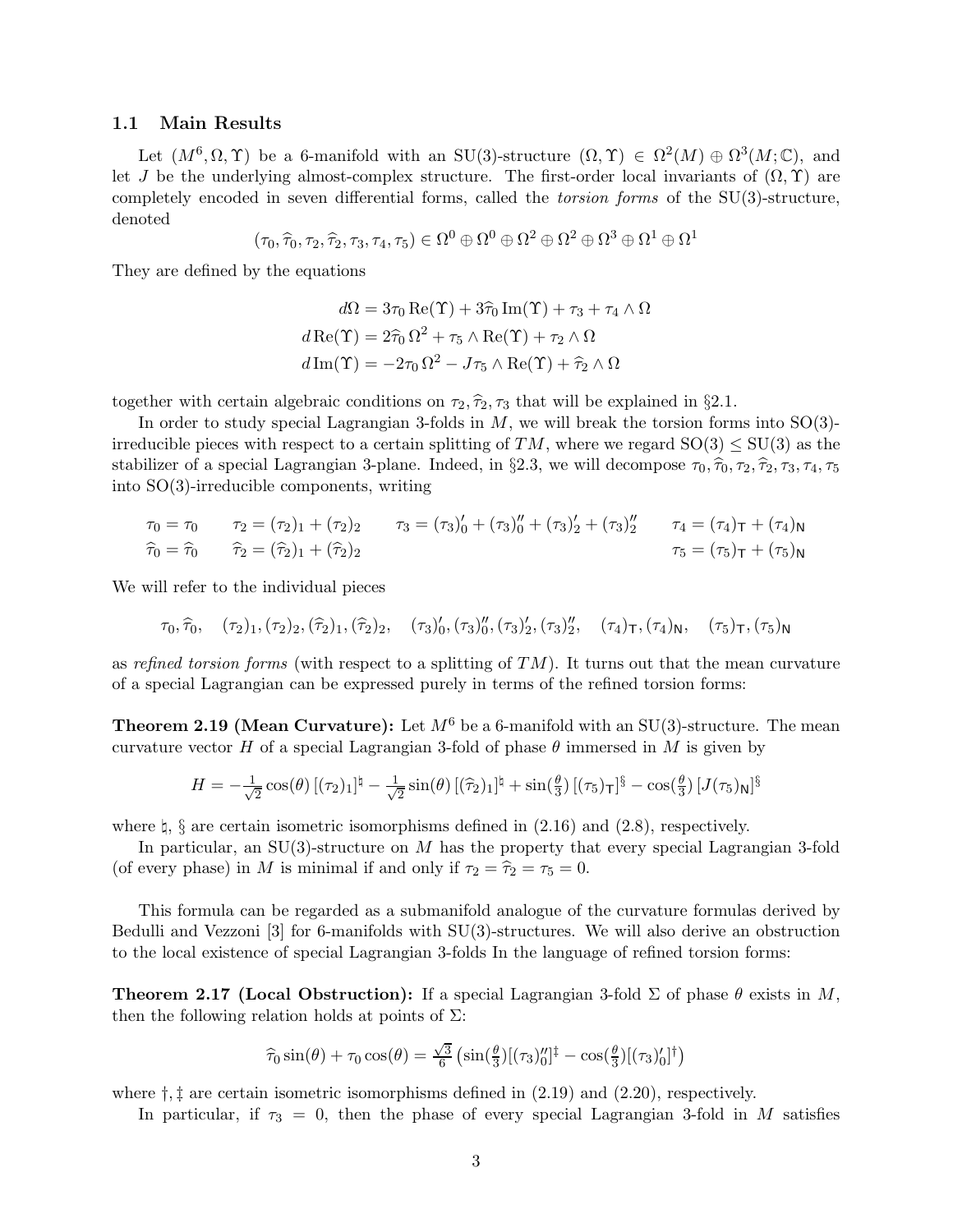$\tan(\theta) = -\tau_0/\widehat{\tau}_0.$ 

**Corollary [2.18:](#page-18-1)** Fix a point  $x \in M$  and a phase  $\theta \in [0, 2\pi)$ . If every phase  $\theta$  special Lagrangian 3-plane in  $T_xM$  is tangent to a phase  $\theta$  special Lagrangian 3-fold, then  $\tau_3|_x=0$  and  $\hat{\tau}_0|_x \sin(\theta) =$  $-\tau_0|_x \cos(\theta).$ 

## <span id="page-3-0"></span>1.2 Organization

This work is organized in the following way. In  $\S 2.1$ , we set our foundations, recalling the basic theory of  $SU(3)$ -structures on 6-manifolds and special Lagrangian 3-folds. Since  $SO(3) \leq SU(3)$  is the stabilizer of a special Lagrangian 3-plane, the representation theory of SO(3) plays a key role in the geometry of special Lagrangian 3-folds. Accordingly, we spend §[2.2](#page-7-0) describing the relevant representations. Most importantly, we will provide explicit descriptions of the SO(3)-irreducible components of  $\Lambda^k(\mathbb{R}^6)$  and  $Sym^2(\mathbb{R}^6)$ .

Then in §[2.3,](#page-11-0) we will use the machinery of §[2.2](#page-7-0) to define the refined torsion forms and express them in terms of a local SO(3)-frame. Finally, in §[2.4,](#page-16-0) we prove Theorem [2.17,](#page-18-0) Corollary [2.18,](#page-18-1) and Theorem [2.19.](#page-19-0) After the proof of Theorem [2.19](#page-19-0) concludes, we provide a table indicating how our results apply to a few classes of SU(3)-structures encountered in the literature.

Acknowledgements: This work has benefited from conversations with Robert Bryant, Thomas Madsen, and Alberto Raffero. The second author would also like to thank McKenzie Wang for his guidance and encouragement. The first author thanks the Simons Collaboration on Special Holonomy in Geometry, Analysis and Physics for support during the period in which this article was written.

# <span id="page-3-1"></span>2 Special Lagrangian 3-Folds in SU(3)-Structures

## <span id="page-3-2"></span>2.1 Preliminaries

In this section, we define both the ambient spaces (in  $\S2.1.2$ ) and submanifolds (in  $\S2.1.3$ ) of interest. We also use this section to fix notation and clarify conventions.

### 2.1.1 SU(3)-Structures on Vector Spaces

Let  $V = \mathbb{R}^6$  equipped with the standard inner product  $\langle \cdot, \cdot \rangle$  and norm  $\|\cdot\|$ . Let  $\{e_1, \ldots, e_6\}$ denote the standard (orthonormal) basis of V, and let  $\{e^1, \ldots, e^6\}$  denote the corresponding dual basis of  $V^*$ . We will regard  $V \simeq \mathbb{C}^3$  via the complex structure  $J_0$  given by

$$
J_0e_1 = e_4 \t J_0e_2 = e_5 \t J_0e_3 = e_6.
$$

The standard symplectic form  $\Omega_0 = \langle J_0, \cdot \rangle$  and complex volume form  $\Upsilon_0$  are then given by

$$
\Omega_0 = e^{14} + e^{25} + e^{36}
$$
  
\n
$$
\Upsilon_0 = (e^1 + ie^4) \wedge (e^2 + ie^5) \wedge (e^3 + ie^6)
$$

where we use the shorthand  $e^{ij} := e^i \wedge e^j$  and  $e^{ijk} := e^i \wedge e^j \wedge e^k$ . Note that  $\Upsilon_0$  has real and imaginary parts

$$
Re(\Upsilon_0) = e^{123} - e^{156} + e^{246} - e^{345}
$$

$$
Im(\Upsilon_0) = e^{126} - e^{135} + e^{234} - e^{456}
$$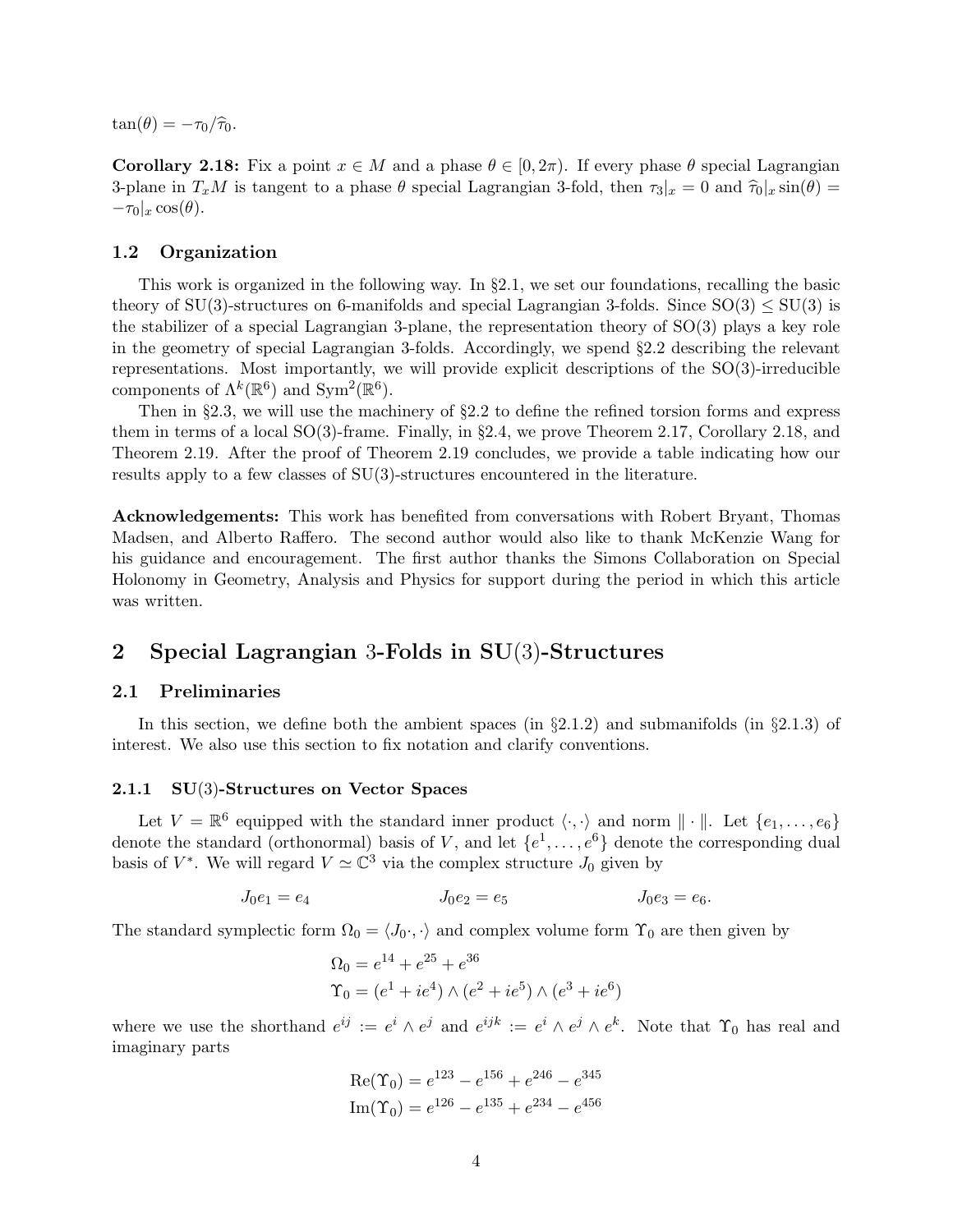Note also that

<span id="page-4-3"></span>
$$
\mathrm{vol}_0:=\tfrac{1}{6}\,\Omega_0^3=\tfrac{i}{8}\,\Upsilon_0\wedge\overline{\Upsilon}_0=e^{142536}
$$

is a (real) volume form  $V$ .

For calculations, it will be convenient to express  $\Omega_0$  and  $\Upsilon_0$  in the form

$$
\Omega_0 = \frac{1}{2} \Omega_{ij} e^{ij} \qquad \qquad \text{Re}(\Upsilon_0) = \frac{1}{6} \epsilon_{ijk} e^{ijk} \qquad \qquad \text{Im}(\Upsilon_0) = \frac{1}{6} \widehat{\epsilon}_{ijk} e^{ijk} \qquad (2.1)
$$

where the constants  $\Omega_{ij}, \epsilon_{ijk}, \hat{\epsilon}_{ijk} \in \{-1, 0, 1\}$  are defined by the above formulas. For example,  $\Omega_{14} = -\Omega_{41} = 1$  and  $\epsilon_{123} = -\epsilon_{213} = 1$ . Identities involving the  $\Omega$ - and  $\epsilon$ -symbols are given in [\[3\]](#page-21-10).

**Remark.** The data  $\langle \cdot, \cdot \rangle, J_0, \Omega_0, \Upsilon_0$  are not independent of one another, and one can recover  $\langle \cdot, \cdot \rangle$ and  $J_0$  from the knowledge of  $\Omega_0$  and  $\Upsilon_0$ . Let us be more precise.

In general, suppose  $(g, J, \Omega, \Upsilon)$  is a quadruple on V consisting of a positive-definite inner product g, a complex structure J, a non-degenerate 2-form  $\Omega$  defined by  $g = \Omega(\cdot, J\cdot)$ , and a complex (3,0)form  $\Upsilon \in \Lambda^3(V^*; \mathbb{C})$  for which  $\Upsilon \wedge \overline{\Upsilon} \neq 0$ . Then  $\Upsilon$  is decomposable, satisfies  $\Omega \wedge \Upsilon = 0$ , the 6-form  $\frac{i}{8}\Upsilon \wedge \overline{\Upsilon}$  is a real volume form, and finally

$$
g(X,Y) \frac{i}{8} \Upsilon \wedge \overline{\Upsilon} = -\frac{1}{2} \iota_X(\Omega) \wedge \iota_Y(\text{Re}(\Upsilon)) \wedge \text{Re}(\Upsilon).
$$
 (2.2)

<span id="page-4-1"></span>Conversely, let  $(\Omega, \Upsilon) \in \Lambda^2(V^*) \oplus \Lambda^3(V^*; \mathbb{C})$  be a pair consisting of a non-degenerate 2-form  $\Omega$  and a decomposable complex 3-form  $\Upsilon$  satisfying  $\Upsilon \wedge \overline{\Upsilon} \neq 0$  and  $\Omega \wedge \Upsilon = 0$ . Then one can recover  $(g, J)$  via

$$
\iota_{JX}(\frac{i}{8}\Upsilon \wedge \overline{\Upsilon}) = -\frac{1}{2} \iota_X(\text{Re}(\Upsilon)) \wedge \text{Re}(\Upsilon) \tag{2.3a}
$$

<span id="page-4-0"></span>
$$
g(X,Y) = \Omega(X,JY). \tag{2.3b}
$$

For a proof, see [\[34\]](#page-22-11).

We always equip  $\Lambda^k(V^*)$  with the usual inner product, also denoted  $\langle \cdot, \cdot \rangle$ , given by declaring

<span id="page-4-2"></span>
$$
\{e^I : I \text{ increasing multi-index}\}\tag{2.4}
$$

to be an orthonormal basis. We let  $\|\cdot\|$  denote the corresponding norm. We will also need both the orthogonal and symplectic Hodge star operators. These are the respective operators <sup>\*</sup>, \*:  $\Lambda^k(V^*)$  →  $\Lambda^{6-k}(V^*)$  such that every  $\alpha, \beta \in \Lambda^k(V^*)$  satisfy

$$
\alpha \wedge * \beta = \langle \alpha, \beta \rangle \text{ vol}_0 \qquad \alpha \wedge * \beta = \Omega_0(\alpha, \beta) \text{ vol}_0
$$

We view  $V \simeq \mathbb{R}^6$  as the standard SU(3)-representation. This SU(3)-representation is irreducible. However, the induced SU(3)-representations on  $\Lambda^k(V^*)$  for  $2 \leq k \leq 5$  are not irreducible. Indeed,  $\Lambda^2(V^*)$  decomposes into irreducible SU(3)-modules as

$$
\Lambda^2(V^*) = \mathbb{R}\,\Omega_0 \oplus \Lambda_6^2 \oplus \Lambda_8^2,
$$

where

$$
\Lambda_6^2 = \{ \iota_X(\text{Re}(\Upsilon_0)) \colon X \in V \} = \{ \star(\alpha \wedge \text{Re}(\Upsilon_0)) \colon \alpha \in \Lambda^1 \}
$$
  

$$
\Lambda_8^2 = \{ \beta \in \Lambda^2 \colon \beta \wedge \text{Re}(\Upsilon_0) = 0 \text{ and } \star \beta = -\beta \wedge \Omega_0 \}
$$

Similarly,  $\Lambda^3(V^*)$  decomposes into irreducible SU(3)-modules as

$$
\Lambda^3(V^*)=\mathbb{R}\operatorname{Re}(\Upsilon_0)\oplus\mathbb{R}\operatorname{Im}(\Upsilon_0)\oplus\Lambda_6^3\oplus\Lambda_{12}^3
$$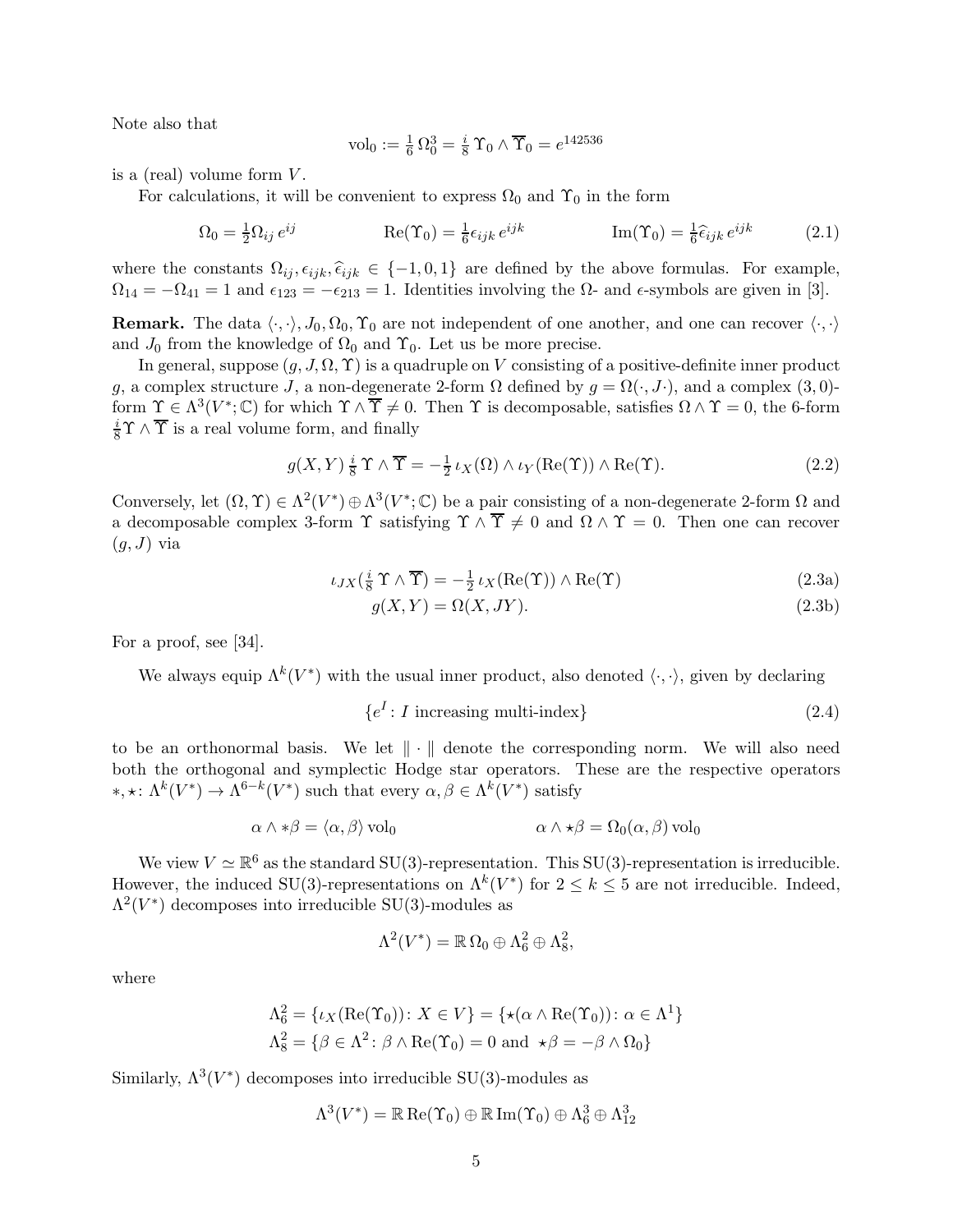where

$$
\Lambda_6^3 = \{ \alpha \wedge \Omega_0 \colon \alpha \in \Lambda^1 \} = \{ \gamma \in \Lambda^3 \colon \star \gamma = \gamma \}
$$
  

$$
\Lambda_{12}^3 = \{ \gamma \in \Lambda^3 \colon \gamma \wedge \Omega_0 = 0 \text{ and } \gamma \wedge \text{Re}(\Upsilon_0) = \gamma \wedge \text{Im}(\Upsilon_0) = 0 \}.
$$

In each case,  $\Lambda_{\ell}^{k}$  is an irreducible SU(3)-module of dimension  $\ell$ . One can obtain similar decompositions of  $\Lambda^4(V^*)$  and  $\Lambda^5(V^*)$  by applying the orthogonal Hodge star operator.

The SU(3)-module  $Sym^2(V^*)$  is also reducible, splitting as

<span id="page-5-0"></span>
$$
Sym^2(V^*) = \mathbb{R} \operatorname{Id} \oplus \operatorname{Sym}^2_+ \oplus \operatorname{Sym}^2_-
$$

where

$$
Sym_{+}^{2} = \{ h \in Sym^{2}(V^{*}) : J_{0}h = h, \text{tr}(h) = 0 \}
$$
  
\n
$$
Sym_{-}^{2} = \{ h \in Sym^{2}(V^{*}) : J_{0}h = -h \}.
$$

where here and in the rest of the paper we use the metric  $g_0$  to identify  $\text{Sym}^2(V^*)$  with the space of symmetric matrices. In [\[3\]](#page-21-10), the authors note that the maps

$$
\rho: \text{Sym}_{+}^{2} \to \Lambda_{8}^{2} \qquad \qquad \chi: \text{Sym}_{-}^{2} \to \Lambda_{12}^{3} \qquad (2.5)
$$
\n
$$
\rho(h_{ij}e^{i}e^{j}) = h_{ik}\Omega_{kj}e^{ij} \qquad \qquad \chi(h_{ij}e^{i}e^{j}) = h_{i\ell}\epsilon_{ijk}e^{ijk}
$$

are  $SU(3)$ -module isomorphisms. These isomorphisms will be crucial to our calculations in  $\S2.2$ .

#### 2.1.2 SU(3)-Structures on 6-Manifolds

**Definition 2.1.** Let M be an oriented 6-manifold. An  $SU(3)$ -structure on M is a pair  $(\Omega, \Upsilon)$ consisting of a non-degenerate 2-form  $\Omega \in \Omega^2(M)$  and a complex 3-form  $\Upsilon \in \Omega^3(M; \mathbb{C})$  such that at each  $x \in M$ , there exists a coframe  $u \colon T_xM \to \mathbb{R}^6$  for which  $\Omega|_x = u^*(\Omega_0)$  and  $\Upsilon|_x = u^*(\Upsilon_0)$ .

Intuitively, an SU(3)-structure is a smooth identification of each tangent space  $T_xM$  with  $\mathbb{C}^3$ in such a way that  $(\Omega |_x, \Upsilon |_x)$  is aligned with  $(\Omega_0, \Upsilon_0)$ . We note that a 6-manifold M admits an SU(3)-structure if and only if it is orientable and spin [\[25,](#page-22-12) Chapter 9].

Every SU(3)-structure  $(\Omega, \Upsilon)$  on M induces a Riemannian metric g and an almost-complex structure J on M via the formulas [\(2.2\)](#page-4-0)-[\(2.3\)](#page-4-1), reflecting the inclusion  $SU(3) \leq SO(6) \cap GL_3(\mathbb{C})$ . We emphasize that, in general, J need not be integrable, and  $\Omega$  need not be closed. We also caution that the association  $(\Omega, \Upsilon) \mapsto q$  is not injective.

The first-order local invariants of an  $SU(3)$ -structure are completely encoded in a certain  $SU(3)$ equivariant function

$$
T\colon F_{\mathrm{SU}(3)}\to\Lambda^0\oplus\Lambda^0\oplus\Lambda^2_8\oplus\Lambda^2_8\oplus\Lambda^3_{12}\oplus\Lambda^1\oplus\Lambda^1\simeq\mathbb{R}^{42}
$$

called the *intrinsic torsion function*, defined on the total space of the SU(3)-frame bundle  $F_{\text{SU(3)}} \rightarrow$ M over M. We think of T as describing the 1-jet of the  $SU(3)$ -structure.

The intrinsic torsion function is somewhat technical to define — the interested reader can find more information in  $[13]$  and  $[31]$  — but several equivalent reformulations are available. Most conveniently for our purposes: the intrinsic torsion function of a SU(3)-structure is equivalent to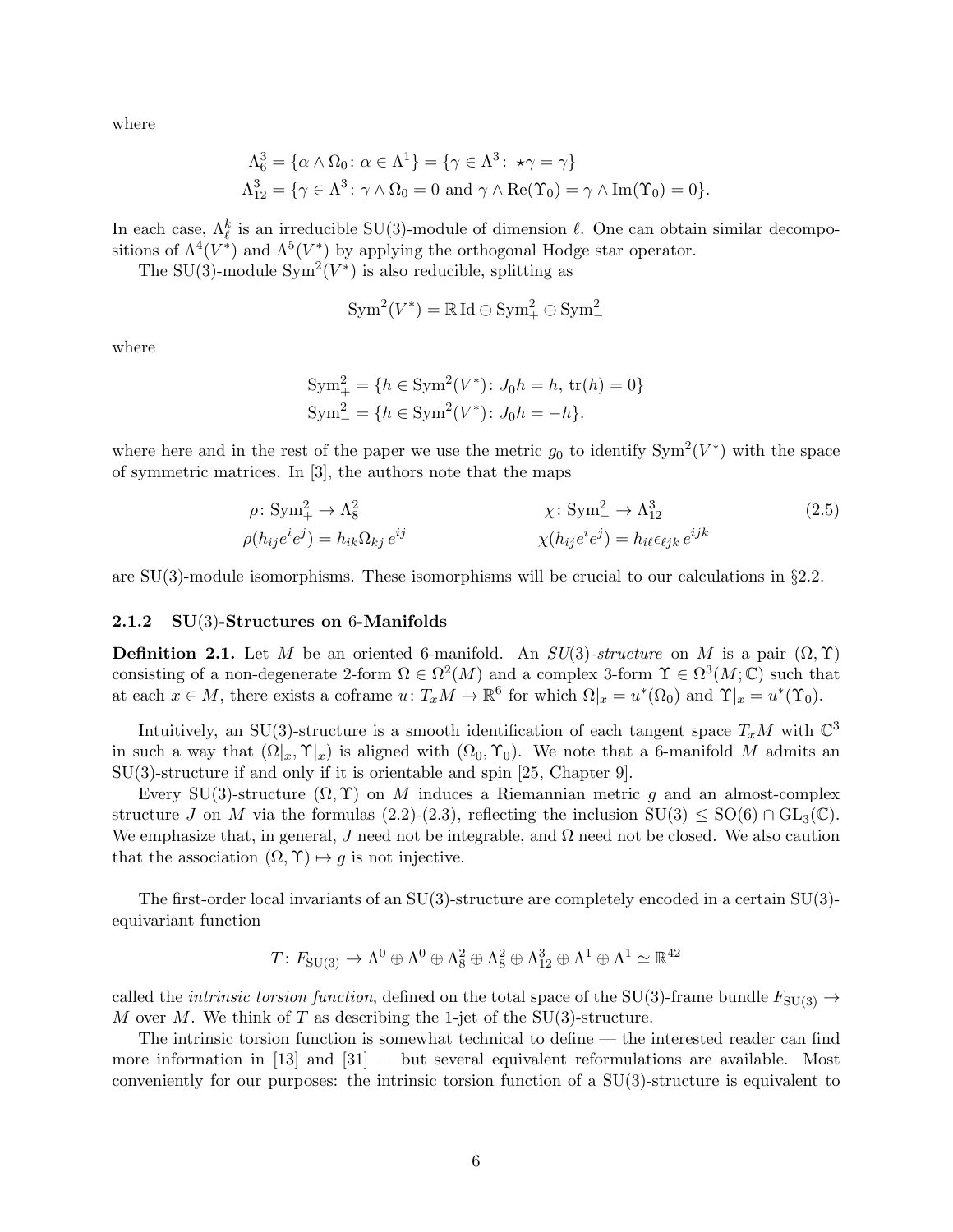the data of the 3-form  $d\Omega$  and the complex 4-form  $d\Upsilon$ .

In [\[3\]](#page-21-10), the exterior derivatives of  $\Omega$  and  $\Upsilon$  are shown to take the form

$$
d\Omega = 3\tau_0 \operatorname{Re}(\Upsilon) + 3\widehat{\tau}_0 \operatorname{Im}(\Upsilon) + \tau_3 + \tau_4 \wedge \Omega
$$

$$
d\operatorname{Re}(\Upsilon) = 2\widehat{\tau}_0 \Omega^2 + \tau_5 \wedge \operatorname{Re}(\Upsilon) + \tau_2 \wedge \Omega
$$

$$
d\operatorname{Im}(\Upsilon) = -2\tau_0 \Omega^2 - J\tau_5 \wedge \operatorname{Re}(\Upsilon) + \widehat{\tau}_2 \wedge \Omega
$$

where

$$
(\tau_0, \widehat{\tau}_0, \tau_2, \widehat{\tau}_2, \tau_3, \tau_4, \tau_5) \in \Gamma(\Lambda^0 \oplus \Lambda^0 \oplus \Lambda^2_8 \oplus \Lambda^2_8 \oplus \Lambda^3_{12} \oplus \Lambda^1 \oplus \Lambda^1)
$$

and we are abbreviating  $\Lambda_{\ell}^{k} := \Lambda_{\ell}^{k}(T^{*}M)$ , etc. We refer to  $\tau_0, \widehat{\tau}_0, \tau_2, \widehat{\tau}_2, \tau_3, \tau_4, \tau_5$  as the torsion forms of the SU(3)-structure.

Following standard conventions, we let  $X_0^+, X_0^-, X_2^+, X_2^-, X_3, X_4, X_5$  denote the vector bundles  $\Lambda^0$ ,  $\Lambda^0$ ,  $\Lambda^2_8$ ,  $\Lambda^3_{12}$ ,  $\Lambda^1$ ,  $\Lambda^1$ , respectively. In the sequel, we will say (for example) that an SU(3)structure belongs to torsion class  $X_0^+ \oplus X_0^- \oplus X_2^+ \oplus X_2^-$  if and only if  $\tau_3 = \tau_4 = \tau_5 = 0$ , etc.

#### 2.1.3 Special Lagrangian 3-Folds

Let  $(M^6, \Omega, \Upsilon)$  be a 6-manifold with an SU(3)-structure, and fix a tangent space  $(T_xM, \Omega|_x, \Upsilon|_x) \simeq$  $(V, \Omega_0, \Upsilon_0)$ . In their work on calibrations, Harvey and Lawson [\[15\]](#page-21-0) observed that the vector space  $(V, \Omega_0, \Upsilon_0)$  possesses an  $\mathbb{S}^1$ -family of distinguished classes of 3-dimensional subspaces — the special Lagrangian 3-planes of a given phase — which we now describe.

For  $\theta \in [0, 2\pi)$ , consider the complex 3-form  $\Upsilon_{\theta} \in \Lambda^3(V^*; \mathbb{C})$  defined by

$$
\Upsilon_{\theta} := e^{-i\theta} \Upsilon_0.
$$

We refer to its real part

$$
\operatorname{Re}(\Upsilon_{\theta}) = \operatorname{Re}(e^{-i\theta}\Upsilon_0) \in \Lambda^3(V^*)
$$

as the phase  $\theta$  special Lagrangian 3-form, following the sign convention of [\[23\]](#page-22-14) (rather than [\[15\]](#page-21-0)). Note that  $\text{Im}(\Upsilon_{\theta}) = \text{Re}(\Upsilon_{\theta+\frac{\pi}{2}}),$  where  $\theta+\frac{\pi}{2}$  $\frac{\pi}{2}$  is regarded mod  $2\pi$ . The 3-forms  $\Upsilon_{\theta}$  enjoy the following remarkable property:

**Proposition 2.2** ([\[15\]](#page-21-0)). For each  $\theta \in [0, 2\pi)$ , the 3-form  $\text{Re}(\Upsilon_{\theta})$  has co-mass one, meaning that:

$$
|\text{Re}(\Upsilon_{\theta})(x, y, z)| \le 1
$$

for every orthonormal set  $\{x, y, z\}$  in  $V \simeq \mathbb{R}^6$ .

In light of this proposition, it is natural to examine more closely those 3-planes  $E \in \mathrm{Gr}_3(V)$  for which  $|\text{Re}(\Upsilon_{\theta})(E)| = 1.$ 

**Proposition 2.3** ([\[15\]](#page-21-0)). Let  $E \in Gr_3(V)$  be a 3-plane in V. The following are equivalent:

(i) If  $\{u, v, w\}$  is an orthonormal basis of E, then  $Re(\Upsilon_{\theta})(u, v, w) = \pm 1$ .

(ii) E is Lagrangian and  $Im(\Upsilon_{\theta})|_{E} = 0.$ 

If either of these conditions hold, we say that E is special Lagrangian (SL) of phase  $\theta$ .

Note that every Lagrangian 3-plane is special Lagrangian for some phase  $\theta$ . Note also that the  $\mathbb{S}^1$ -action on  $V = \mathbb{R}^6 \simeq \mathbb{C}^3$  given by

$$
e^{i\vartheta} \cdot (z_1, z_2, z_3) := (e^{i\vartheta} z_1, e^{i\vartheta} z_2, e^{i\vartheta} z_3),
$$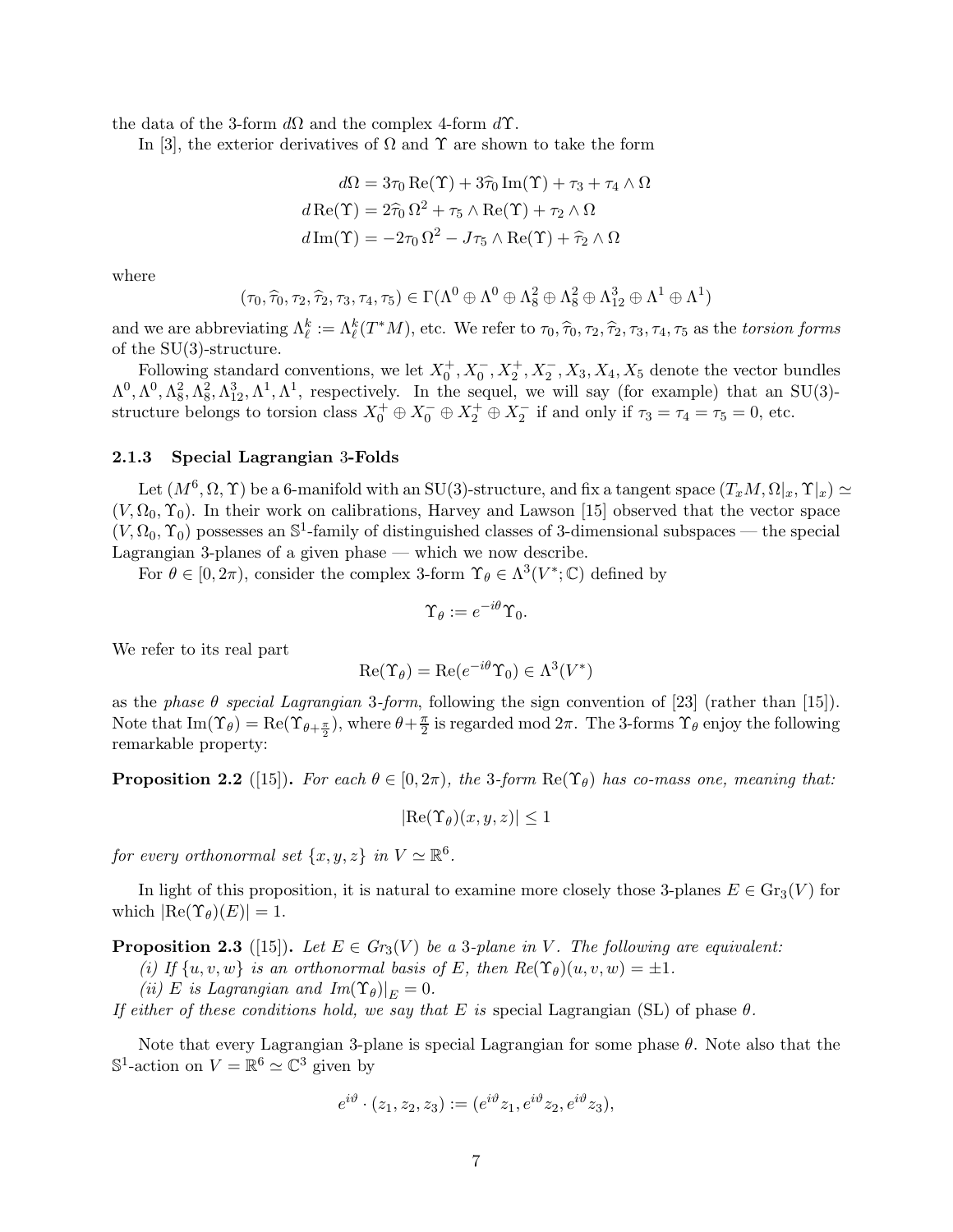induces a "change-of-phase"  $\mathbb{S}^1$ -action on Lag $(V) = \{E \in \text{Gr}_3(V) : E \text{ Lagrangian}\}\$ . Explicitly, letting  $\{e_1, \ldots, e_6\}$  denote the standard R-basis of V, and letting

<span id="page-7-1"></span>
$$
v_1(\theta) = \cos(\frac{\theta}{3})e_1 + \sin(\frac{\theta}{3})e_4 \qquad w_1(\theta) = -\sin(\frac{\theta}{3})e_1 + \cos(\frac{\theta}{3})e_4 \qquad (2.6a)
$$

$$
v_2(\theta) = \cos(\frac{\theta}{3})e_2 + \sin(\frac{\theta}{3})e_5 \qquad \qquad w_2(\theta) = -\sin(\frac{\theta}{3})e_2 + \cos(\frac{\theta}{3})e_5 \qquad (2.6b)
$$

$$
v_3(\theta) = \cos(\frac{\theta}{3})e_3 + \sin(\frac{\theta}{3})e_6 \qquad \qquad w_3(\theta) = -\sin(\frac{\theta}{3})e_3 + \cos(\frac{\theta}{3})e_6 \qquad (2.6c)
$$

the set  $\{v_1(\theta), v_2(\theta), v_3(\theta)\}\$ is an oriented basis for the SL 3-plane  $e^{i\theta/3}$  · span $(e_1, e_2, e_3)$  of phase  $\theta$ , and  $\{w_1(\theta), w_2(\theta), w_3(\theta)\}\$ is an oriented basis for the SL 3-plane  $e^{i\theta/3}\cdot \text{span}(e_4, e_5, e_6)$  of phase  $\theta + \frac{3\pi}{2}$  $\frac{3\pi}{2}$ .

Now, the SU(3)-action on V induces an SU(3)-action on  $\text{Gr}_3(V)$ . This action on  $\text{Gr}_3(V)$  is not transitive: for example, the subset of  $\text{Gr}_3(V)$  consisting of special Lagrangian 3-planes of a fixed phase  $\theta$  is an SU(3)-orbit. The corresponding stabilizer will play a crucial role in this section:

**Proposition 2.4** ([\[15\]](#page-21-0)). Fix  $\theta \in [0, 2\pi)$ . The Lie group SU(3) acts transitively on the subset of special Lagrangian 3-planes of phase θ:

$$
\{E \in \mathrm{Gr}_3(V) \colon |\mathrm{Re}(\Upsilon_{\theta})(E)| = 1\} \subset \mathrm{Gr}_3(V)
$$

The stabilizer of the  $SU(3)$ -action is isomorphic to  $SO(3)$ .

We may finally define our primary objects of interest:

**Definition 2.5.** Let  $(M^6, \Omega, \Upsilon)$  be a 6-manifold equipped with an SU(3)-structure  $(\Omega, \Upsilon)$ . Identify each tangent space  $(T_xM, \Omega|_x, \Upsilon|_x) \simeq (V, \Omega_0, \Upsilon_0)$ . Fix  $\theta \in [0, 2\pi)$ . A special Lagrangian 3-fold of phase  $\theta$  in M is a 3-dimensional immersed submanifold  $\Sigma \subset M$  for which each tangent space  $T_x\Sigma \subset T_xM$  is a special Lagrangian 3-plane of phase  $\theta$ .

Note that if  $d(\text{Re}(\Upsilon)) = 0$ , then  $\text{Re}(\Upsilon)$  is a calibration whose calibrated 3-planes are the special Lagrangian 3-planes of phase 0. Thus, in this case, the phase 0 special Lagrangian 3-folds are calibrated submanifolds, and hence are minimal submanifolds of M. Similarly, if  $d(\text{Im}(\Upsilon)) = 0$ , then Im( $\Upsilon$ ) is a calibration, so the phase  $\frac{\pi}{2}$  special Lagrangian 3-folds are calibrated submanifolds of M.

## <span id="page-7-0"></span>2.2 Some SO(3)-Representation Theory

Let the group SO(3) act on  $\mathbb{R}^3 = \text{span}\{x, y, z\}$  in the usual way. This action extends to an action of SO(3) on the polynomial ring  $\mathbb{R}[x, y, z]$ . Let  $\mathcal{V}_n \subset \mathbb{R}[x, y, z]$  be the SO(3)-submodule of homogeneous polynomials of degree n, and let  $\mathcal{H}_n \subset \mathcal{V}_n$  denote the SO(3)-submodule of harmonic polynomials of degree n, i.e. the space of degree n homogeneous polynomials P satisfying  $\Delta P = 0$ , an irreducible SO(3)-module of dimension  $2n + 1$ . Every finite dimensional irreducible SO(3)module is isomorphic to  $\mathcal{H}_n$  for some *n*.

The Clebsch-Gordan formula [\[4,](#page-21-12) Chapter 5] gives the decomposition of a tensor product of irreducible SO(3)-modules:

$$
\mathcal{H}_a \otimes \mathcal{H}_b \cong \mathcal{H}_{a+b} \oplus \mathcal{H}_{a+b-1} \oplus \cdots \oplus \mathcal{H}_{|a-b|}.
$$
\n(2.7)

Only  $\mathcal{H}_0$ ,  $\mathcal{H}_1$ , and  $\mathcal{H}_2$  will play a role in this work.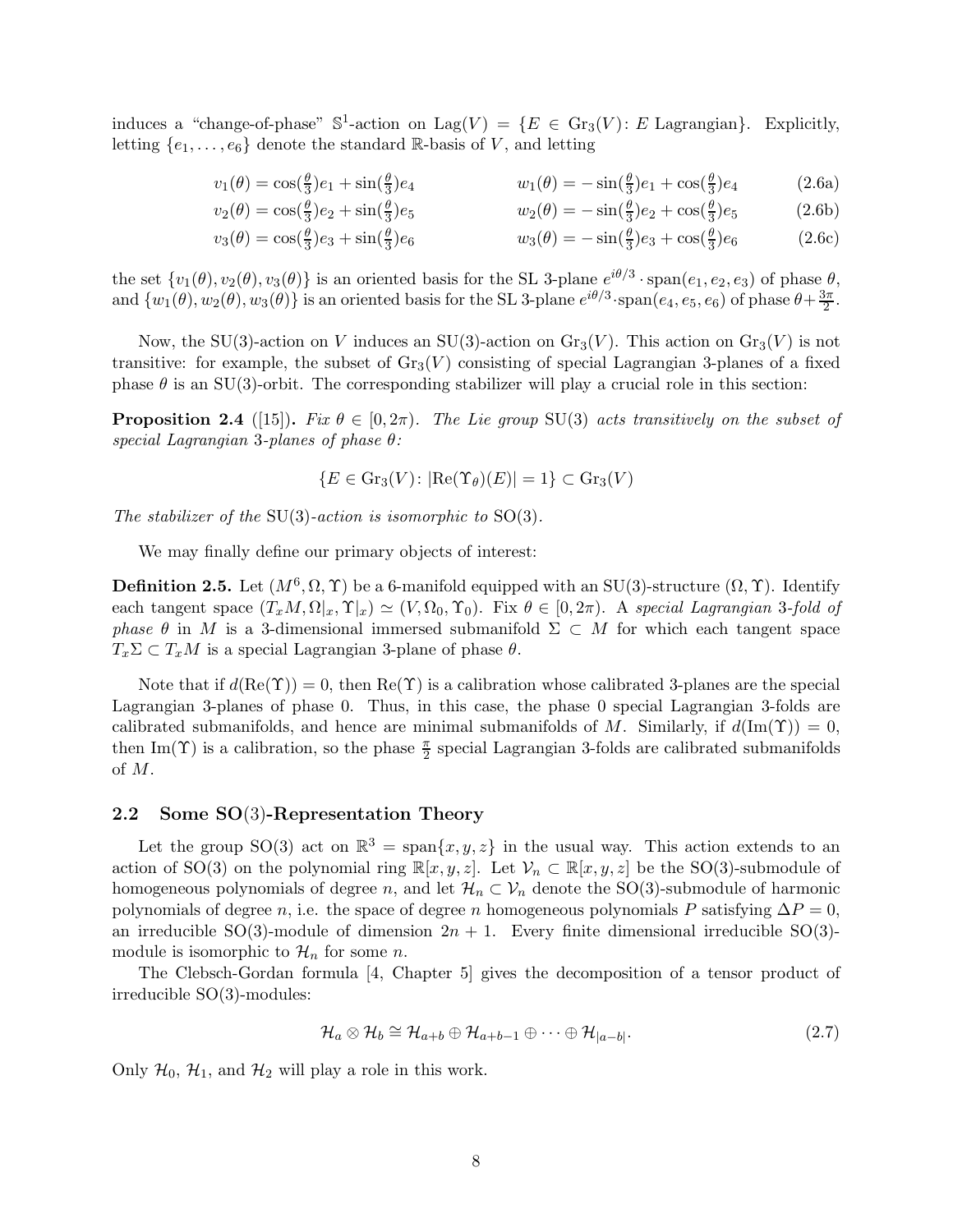## 2.2.1 SO(3) as a subgroup of  $SU(3)$

In our calculations, we shall need a concrete realization of SO(3) as the stabilizer of a special Lagrangian plane. Let SO(3) act on  $V \cong \mathbb{R}^6$  via the identification  $V \cong \mathcal{H}_1 \oplus \mathcal{H}_1$ , and let  $e_1, \ldots, e_6$ be an orthonormal basis of  $V$  such that:

- $\cdot \langle e_1, e_2, e_3 \rangle \cong \mathcal{H}_1$  and  $\langle e_4, e_5, e_6 \rangle \cong \mathcal{H}_1$ ,
- The map  $e_i \mapsto e_{i+3}$  is SO(3)-equivariant.

Then the following forms are invariant under the  $SO(3)$ -action on  $V$ :

$$
e^{14} + e^{25} + e^{36}
$$
,  
\n $(e^1 + ie^4) \wedge (e^2 + ie^5) \wedge (e^3 + ie^6)$ .

Thus, the action of SO(3) on V gives an embedding SO(3)  $\subset$  SU(3). The 3-plane

$$
\langle v_1(\theta), v_2(\theta), v_3(\theta) \rangle = \langle \cos(\frac{\theta}{3})e_1 + \sin(\frac{\theta}{3})e_4, \cos(\frac{\theta}{3})e_2 + \sin(\frac{\theta}{3})e_5, \cos(\frac{\theta}{3})e_3 + \sin(\frac{\theta}{3})e_6 \rangle
$$

is special Lagrangian with phase  $\theta$  and is preserved by the action of SO(3).

#### 2.2.2 Decomposition of the 1-forms on V

Let  $V \cong H_1 \oplus H_1$  be as in the previous section. The SO(3)-irreducible decomposition of the 1-forms on  $V$  is given by

$$
\Lambda^1(V^*)=\mathsf{T}\oplus\mathsf{N},
$$

where

$$
\mathsf{T} = \langle e^1, e^2, e^3 \rangle,
$$
  

$$
\mathsf{N} = \langle e^4, e^5, e^6 \rangle.
$$

As abstract SO(3)-modules, we have isomorphisms

$$
\mathcal{H}_1 \cong T \cong N \cong \Lambda^2(T) \cong \Lambda^2(N) \qquad \qquad \mathcal{H}_2 \cong \mathrm{Sym}_0^2(T) \cong \mathrm{Sym}_0^2(N).
$$

**Definition 2.6.** We let  $\flat: V \to V^*$  via  $X^{\flat} := \langle X, \cdot \rangle$  denote the usual (index-lowering) musical isomorphism, and let  $\sharp: V^* \to V$  denote its inverse. In the sequel, we let  $\mathsf{T}^\sharp, \mathsf{N}^\sharp \subset V$  denote the images of  $\mathsf{T}, \mathsf{N} \subset V^*$  under the  $\sharp$  isomorphism.

We also let  $\S: \mathsf{T} \to e^{i\theta} \cdot \mathsf{N}^{\sharp}$  denote the map

<span id="page-8-0"></span>
$$
\alpha \mapsto \alpha^{\S} = -\sin(\theta)\alpha^{\sharp} + \cos(\theta)J_0(\alpha^{\sharp}). \tag{2.8}
$$

Thus, for example,  $(e^1)^{\S} = w_1(\theta)$ , etc.

## 2.2.3 Decomposition of the Quadratic Forms on  $V^*$

We seek to decompose  $Sym^2(V^*)$  into  $SO(3)$ -irreducible submodules. One way to do this is to use  $V^* = \mathsf{T} \oplus \mathsf{N}$  to split

$$
\begin{aligned} \mathrm{Sym}^2 (V^*) &\cong (\mathbb{R} \mathrm{Id}_\mathsf{T} \oplus \mathrm{Sym}^2_0(\mathsf{T})) \oplus (\mathsf{T} \otimes \mathsf{N}) \oplus (\mathbb{R} \mathrm{Id}_\mathsf{N} \oplus \mathrm{Sym}^2_0(\mathsf{N})) \\ &\cong (\mathbb{R} \mathrm{Id}_\mathsf{T} \oplus \mathrm{Sym}^2_0(\mathsf{T})) \oplus (\mathcal{H}_0 \oplus \mathcal{H}_1 \oplus \mathcal{H}_2) \oplus (\mathbb{R} \mathrm{Id}_\mathsf{N} \oplus \mathrm{Sym}^2_0(\mathsf{N})) \end{aligned}
$$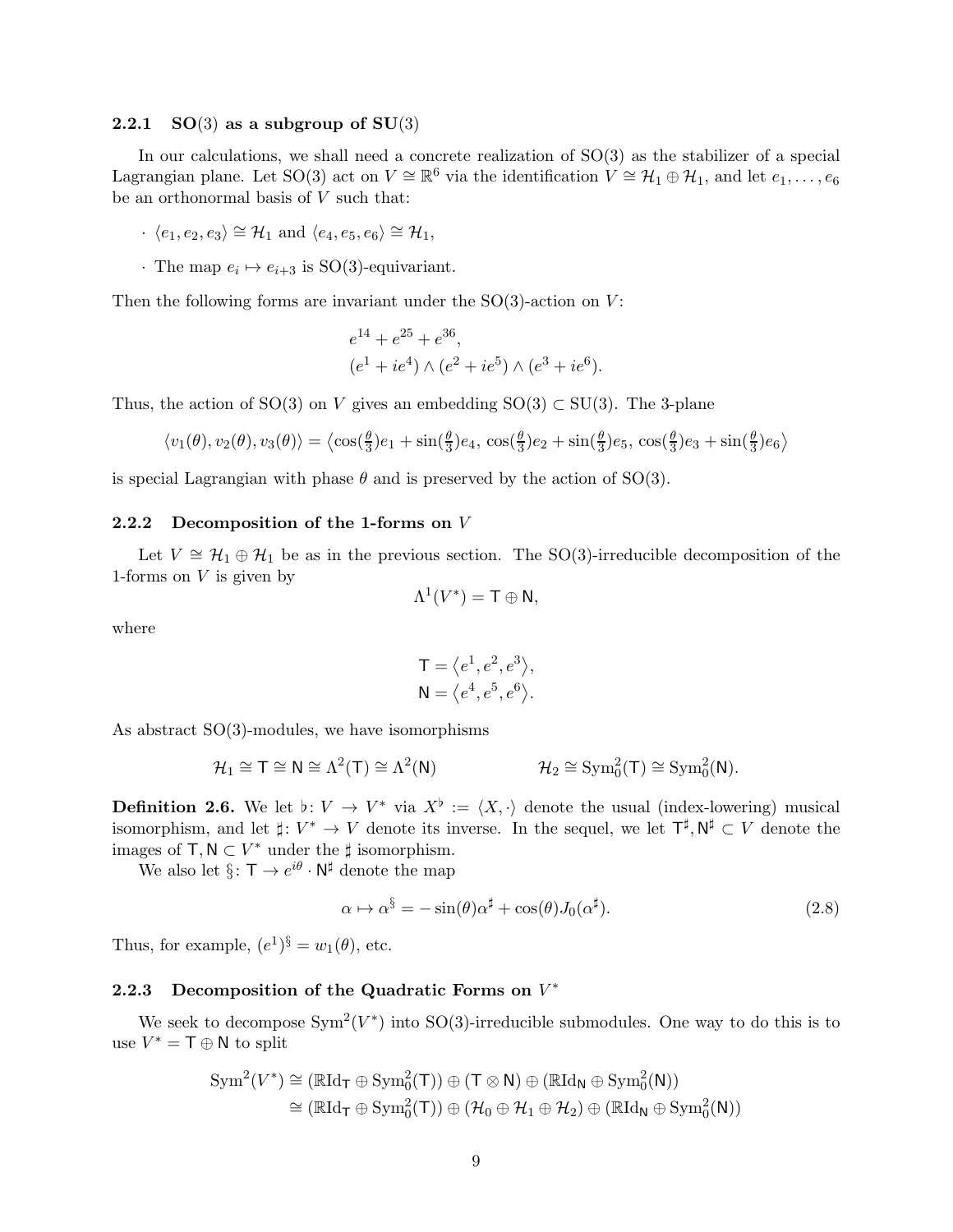Alternatively, recall that  $Sym^2(V^*)$  splits into SU(3)-irreducible submodules as

$$
Sym^2(V^*) \cong \mathbb{R} \operatorname{Id} \oplus \operatorname{Sym}^2_+ \oplus \operatorname{Sym}^2_-
$$

Explicitly,

$$
Sym_{+}^{2} = \left\{ \begin{bmatrix} h_{2} & h_{1} \\ -h_{1} & h_{2} \end{bmatrix} : h_{1} \in Skew(\mathbb{R}^{3}), h_{2} \in Sym_{0}^{2}(\mathbb{R}^{3}) \right\}
$$
  
\n
$$
Sym_{-}^{2} = \left\{ \begin{bmatrix} h' + c' \operatorname{Id}_{3} & h'' + c'' \operatorname{Id}_{3} \\ h'' + c'' \operatorname{Id}_{3} & -h' - c' \operatorname{Id}_{3} \end{bmatrix} : c', c'' \in \mathbb{R}, h', h'' \in Sym_{0}^{2}(\mathbb{R}^{3}) \right\}
$$

where Skew( $\mathbb{R}^3$ )  $\cong \Lambda^2(\mathbb{R}^3)$  denotes the vector space of skew-symmetric 3 × 3 matrices. This description makes it plain that

<span id="page-9-2"></span>
$$
Sym_{+}^{2} = (Sym_{+}^{2})_{1} \oplus (Sym_{+}^{2})_{2}
$$
\n(2.9)

where we are defining

$$
\begin{aligned} (\text{Sym}_+^2)_1 &:= \left\{ \begin{bmatrix} 0 & h_1 \\ -h_1 & 0 \end{bmatrix} : h_1 \in \text{Skew}(\mathbb{R}^3) \right\} = \text{Sym}_+^2 \cap (\mathsf{T} \otimes \mathsf{N}) \cong \mathcal{H}_1 \\ (\text{Sym}_+^2)_2 &:= \left\{ \begin{bmatrix} h_2 & 0 \\ 0 & h_2 \end{bmatrix} : h_2 \in \text{Sym}_0^2(\mathbb{R}^3) \right\} = \text{Sym}_+^2 \cap (\text{Sym}_0^2(\mathsf{T}) \oplus \text{Sym}_0^2(\mathsf{T})) \cong \mathcal{H}_2 \end{aligned}
$$

Similarly, we see that

$$
\mathrm{Sym}_{-}^2 = (\mathrm{Sym}_{-}^2)_0' \oplus (\mathrm{Sym}_{-}^2)_2' \oplus (\mathrm{Sym}_{-}^2)_0'' \oplus (\mathrm{Sym}_{-}^2)_2''
$$

where we are defining

$$
(\text{Sym}^2_'){}_{0}' = \left\{ \begin{bmatrix} c' \, \text{Id}_3 & 0 \\ 0 & -c' \, \text{Id}_3 \end{bmatrix} : c' \in \mathbb{R} \right\} \qquad (\text{Sym}^2_'){}_{0}'' = \left\{ \begin{bmatrix} 0 & c'' \, \text{Id}_3 \\ c'' \, \text{Id}_3 & 0 \end{bmatrix} : c'' \in \mathbb{R} \right\}
$$
  

$$
(\text{Sym}^2_'){}_{2}' = \left\{ \begin{bmatrix} h' & 0 \\ 0 & -h' \end{bmatrix} : h' \in \text{Sym}^2_0(\mathbb{R}^3) \right\} \qquad (\text{Sym}^2_'){}_{2}'' = \left\{ \begin{bmatrix} 0 & h'' \\ h'' & 0 \end{bmatrix} : h', h'' \in \text{Sym}^2_0(\mathbb{R}^3) \right\}
$$

#### 2.2.4 Decomposition of the 2-forms on V

We now seek to decompose  $\Lambda^2(V^*)$  into SO(3)-irreducible submodules. As noted above,  $\Lambda^2(V^*)$ splits into SU(3)-irreducible submodules as

<span id="page-9-1"></span><span id="page-9-0"></span>
$$
\Lambda^2(V^*) \cong \mathbb{R}\Omega_0 \oplus \Lambda_6^2 \oplus \Lambda_8^2 \tag{2.10}
$$

On the other hand, using  $V^* = \mathsf{T} \oplus \mathsf{N}$ , we may also decompose  $\Lambda^2(V^*)$  as

$$
\Lambda^2(V^*) \cong \Lambda^2(\mathsf{T}) \oplus (\mathsf{T} \otimes \mathsf{N}) \oplus \Lambda^2(\mathsf{N}).\tag{2.11}
$$

We will refine both decompositions  $(2.10)$  and  $(2.11)$  into SO(3)-submodules.

To begin, note first that as SO(3)-modules, we have that  $\mathbb{R}\Omega_0 \cong \mathcal{H}_0$  and  $\Lambda^2(\mathsf{T}) \cong \mathcal{H}_1$  and  $\Lambda^2(N) \cong \mathcal{H}_1$  are irreducible. Thus, it remains only to decompose  $\Lambda_6^2$ ,  $\Lambda_8^2$ , and  $\mathsf{T} \otimes \mathsf{N}$ .

**Definition 2.7.** Recall the isomorphism  $\rho: Sym_{+}^{2} \to \Lambda_{8}^{2}$  defined in [\(2.5\)](#page-5-0). We define

$$
(\Lambda_6^2)_{\mathsf{T}} = \{ \iota_X(\text{Re}(\Upsilon_0)) : X \in \mathsf{T}^{\sharp} \}
$$
  
\n
$$
(\Lambda_6^2)_{\mathsf{N}} = \{ \iota_X(\text{Re}(\Upsilon_0)) : X \in \mathsf{N}^{\sharp} \}
$$
  
\n
$$
(\Lambda_8^2)_{2} = \rho((\text{Sym}^2_+)_2)
$$
  
\n
$$
(\Lambda_8^2)_{2} = \rho((\text{Sym}^2_+)_2)
$$

and

$$
(\mathsf{T}\otimes\mathsf{N})_1=\{\alpha_1\wedge\alpha_2+J_0\alpha_2\wedge J_0\alpha_1\colon\alpha_1\in\mathsf{T},\,\alpha_2\in\mathsf{N}\}.
$$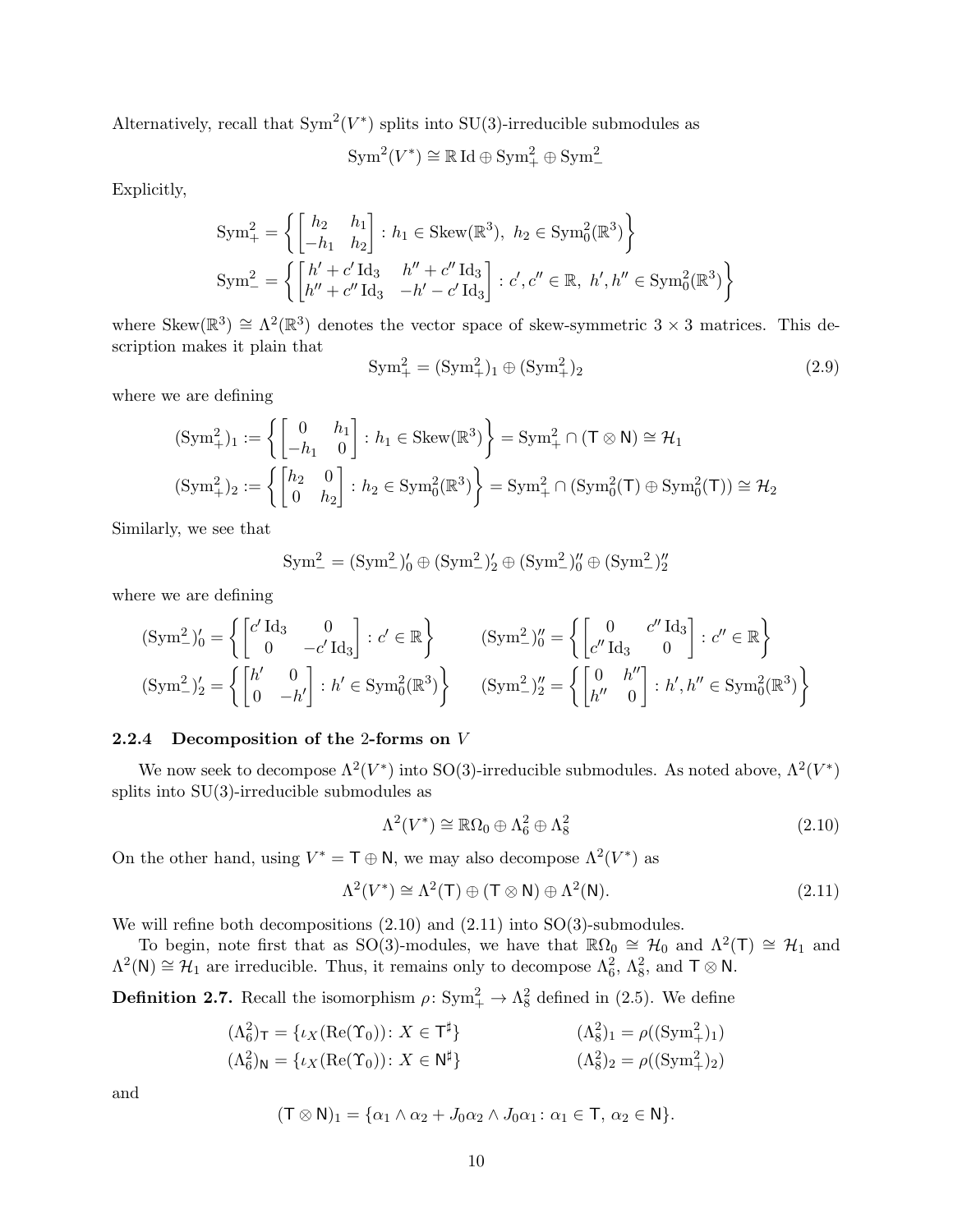<span id="page-10-6"></span>Lemma 2.8. There exist decompositions

<span id="page-10-1"></span>
$$
\Lambda_6^2 = (\Lambda_6^2)_{\mathsf{T}} \oplus (\Lambda_6^2)_{\mathsf{N}} \tag{2.12}
$$

<span id="page-10-3"></span><span id="page-10-2"></span>
$$
\Lambda_8^2 = (\Lambda_8^2)_1 \oplus (\Lambda_8^2)_2 \tag{2.13}
$$

$$
\mathsf{T} \otimes \mathsf{N} = \mathbb{R}\Omega_0 \oplus (\mathsf{T} \otimes \mathsf{N})_1 \oplus (\Lambda_8^2)_2 \tag{2.14}
$$

and these consist of SO(3)-irreducible submodules.

Thus, the decomposition

$$
\Lambda^2(V^*) = \mathbb{R}\Omega_0 \oplus \left[ (\Lambda_6^2)_{\mathsf{T}} \oplus (\Lambda_6^2)_{\mathsf{N}} \right] \oplus \left[ (\Lambda_8^2)_{1} \oplus (\Lambda_8^2)_{2} \right]
$$

is SO(3)-irreducible and refines [\(2.10\)](#page-9-0), while

$$
\Lambda^2(V^*) = \Lambda^2(\mathsf{T}) \oplus \left[ \mathbb{R}\Omega_0 \oplus (\mathsf{T} \otimes \mathsf{N})_1 \oplus (\Lambda^2_8)_2 \right] \oplus \Lambda^2(\mathsf{N})
$$

is SO(3)-irreducible and refines [\(2.11\)](#page-9-1).

*Proof.* The decomposition [\(2.12\)](#page-10-1) follows from the isomorphism  $V \to \Lambda_6^2$ ,  $X \mapsto \iota_X(\text{Re}(\Upsilon_0))$  and the irreducible decomposition  $V \cong \top \oplus \mathsf{N}$ .

Decomposition [\(2.13\)](#page-10-2) follows from applying the isomorphism  $\rho: Sym_{+}^{2} \to \Lambda_{8}^{2}$  to the irreducible decomposition [\(2.9\)](#page-9-2) of  $\text{Sym}^2_+$ .

For decomposition  $(2.14)$ , note that as an SO $(3)$ -module

<span id="page-10-4"></span>
$$
\mathsf{T} \otimes \mathsf{N} \cong \mathcal{H}_1 \otimes \mathcal{H}_1 \cong \mathcal{H}_0 \oplus \mathcal{H}_1 \oplus \mathcal{H}_2. \tag{2.15}
$$

The only trivial SO(3)-module contained in  $\Lambda^2(V^*)$  is  $\mathbb{R}\Omega_0$ , so this must correspond to the trivial component of [\(2.15\)](#page-10-4). Similarly, the only SO(3)-module isomorphic to  $\mathcal{H}_2$  contained in  $\Lambda^2(V^*)$  is  $(\Lambda_8^2)_2$ , so this must correspond to the  $\mathcal{H}_2$  component of [\(2.15\)](#page-10-4). The inclusion  $(T \otimes N)_1 \subset T \otimes N$  is clear by construction, and since  $(T \otimes N)_1 \cong H_1$  we have demonstrated that decomposition [\(2.14\)](#page-10-3) holds.  $\Diamond$ 

**Definition 2.9.** Recall the isomorphism  $\rho: Sym_+^2 \to \Lambda_8^2$  defined in  $(2.5)$  and the set  $\{w_1(\theta), w_2(\theta), w_3(\theta)\}$ defined in [\(2.6\)](#page-7-1). Consider the isomorphisms of SO(3)-modules given by

$$
e^{i\theta} \cdot \mathsf{N}^{\sharp} \to \text{Skew}(\mathbb{R}^{3}) \to (\Lambda_{8}^{2})_{1}
$$

$$
a_{p}w_{p}(\theta) \mapsto h = \begin{bmatrix} 0 & a_{3} & -a_{2} \\ -a_{3} & 0 & a_{1} \\ a_{2} & -a_{1} & 0 \end{bmatrix} \mapsto \frac{1}{\sqrt{2}}\rho\left(\begin{bmatrix} 0 & h \\ h & 0 \end{bmatrix}\right)
$$

We will let

<span id="page-10-5"></span><span id="page-10-0"></span>
$$
\natural \colon (\Lambda^2_8)_1 \to e^{i\theta} \cdot \mathsf{N}^\sharp \tag{2.16}
$$

denote the inverse of this isomorphism. This map is, in fact, an isometry with respect to the given inner products on  $e^{i\theta} \cdot \mathsf{N}^{\sharp}$  and  $(\Lambda_8^2)_1$ , due to the factor of  $\frac{1}{\sqrt{2}}$  $\overline{2}$ .

## 2.2.5 Decomposition of the 3-forms on V

We now seek to decompose  $\Lambda^3(V^*)$  into SO(3)-irreducible submodules. As noted above,  $\Lambda^3(V^*)$ splits into SU(3)-irreducible submodules as

$$
\Lambda^3(V^*) \cong \mathbb{R} \operatorname{Re}(\Upsilon_0) \oplus \mathbb{R} \operatorname{Im}(\Upsilon_0) \oplus \Lambda_6^3 \oplus \Lambda_{12}^3 \tag{2.17}
$$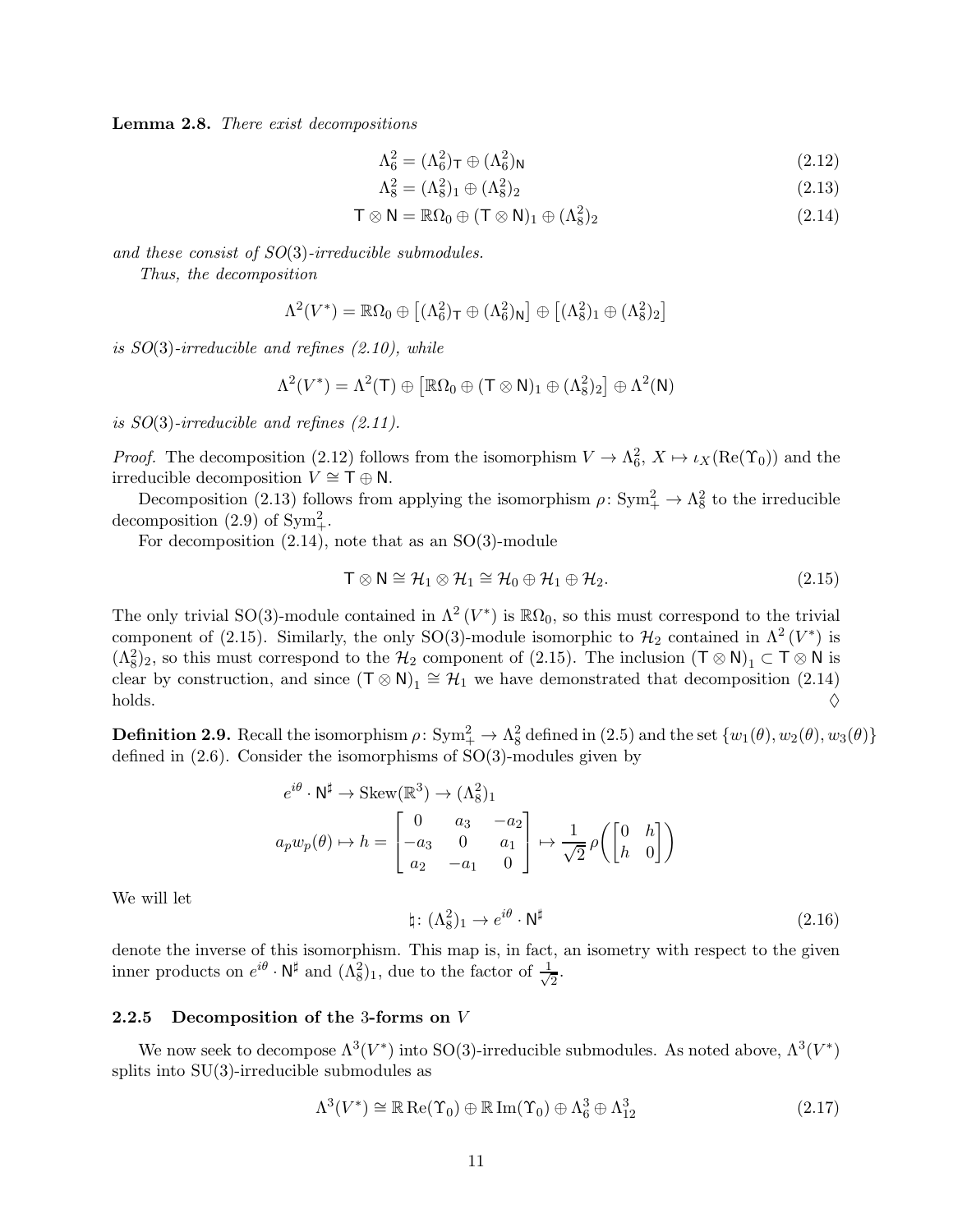On the other hand, using  $V^* = \mathsf{T} \oplus \mathsf{N}$ , we may also decompose  $\Lambda^2(V^*)$  as

$$
\Lambda^3(V^*) \cong \Lambda^3(\mathsf{T}) \oplus (\Lambda^2(\mathsf{T}) \otimes \mathsf{N}) \oplus (\mathsf{T} \otimes \Lambda^2(\mathsf{N})) \oplus \Lambda^3(\mathsf{N}). \tag{2.18}
$$

We will refine [\(2.17\)](#page-10-5) into SO(3)-submodules. To begin, note first that  $\mathbb{R}\text{Re}(\Upsilon_0) \cong \mathbb{R}\text{Im}(\Upsilon_0) \cong \mathcal{H}_0$ are irreducible as SO(3)-modules, while  $\Lambda_6^3$  and  $\Lambda_{12}^3$  are not.

**Definition 2.10.** Recall the isomorphism  $\chi: Sym_{-}^{2} \to \Lambda_{12}^{3}$  of [\(2.5\)](#page-5-0). We define

$$
(\Lambda_6^3)_{\mathsf{T}} = {\alpha \wedge \Omega_0 \colon \alpha \in \mathsf{T}}
$$
\n
$$
(\Lambda_{12}^3)'_0 = \chi((\mathrm{Sym}^2_{-})'_0) \qquad (\Lambda_{12}^3)''_0 = \chi((\mathrm{Sym}^2_{-})''_0)
$$
\n
$$
(\Lambda_6^3)_{\mathsf{N}} = {\alpha \wedge \Omega_0 \colon \alpha \in \mathsf{N}}
$$
\n
$$
(\Lambda_{12}^3)'_2 = \chi((\mathrm{Sym}^2_{-})'_2) \qquad (\Lambda_{12}^3)'_2 = \chi((\mathrm{Sym}^2_{-})''_2)
$$

<span id="page-11-4"></span>Lemma 2.11. The decompositions

<span id="page-11-3"></span>
$$
\Lambda_6^3 = (\Lambda_6^3)_{\mathsf{T}} \oplus (\Lambda_6^3)_{\mathsf{N}}
$$
  

$$
\Lambda_{12}^3 = (\Lambda_{12}^3)'_0 \oplus (\Lambda_{12}^3)'_2 \oplus (\Lambda_{12}^3)''_0 \oplus (\Lambda_{12}^3)''_2
$$

consist of SO(3)-irreducible submodules.

**Definition 2.12.** We define maps  $\dagger: (\Lambda_{12}^3)'_0 \to \mathbb{R}$  and  $\dagger: (\Lambda_{12}^3)''_0 \to \mathbb{R}$  to be the unique vector space isomorphisms for which

<span id="page-11-1"></span>
$$
(-\text{Re}(\Upsilon_0) + 4e^{123})^{\dagger} = 2\sqrt{3}
$$
\n(2.19)

<span id="page-11-2"></span>
$$
(-\text{Im}(\Upsilon_0) - 4e^{456})^{\ddagger} = 2\sqrt{3}
$$
\n(2.20)

These maps are isometries (due to the choice of  $2\sqrt{3}$ ) with respect to our inner product [\(2.4\)](#page-4-2).

**Remark.** To refine [\(2.18\)](#page-11-3) into SO(3)-irreducible submodules, one simply has to decompose  $\Lambda^2(T)$ ⊗ N and  $\Lambda^2(N) \otimes T$  into irreducibles. This can be done by, say, tracing through the isomorphisms

 $\Lambda^2(\mathsf{T})\otimes\mathsf{N}\cong \mathsf{T}\otimes\mathsf{N}\cong \mathsf{T}\otimes\mathsf{T}\cong\mathbb{R}\oplus\mathrm{Sym}_0^2(\mathsf{T})\oplus\Lambda^2(\mathsf{T})$ 

and similarly for  $\Lambda^2(N) \otimes T$ . Since we will not need such a refinement for this work, we leave the details to the interested reader.

## <span id="page-11-0"></span>2.3 The Refined Torsion Forms

Let  $(M^6, \Omega, \Upsilon)$  be a 6-manifold equipped with an SU(3)-structure  $(\Omega, \Upsilon)$ . Fix a point  $x \in M$ , choose an arbitrary phase 0 special Lagrangian 3-plane  $\mathsf{T}^\sharp \subset T_xM$ , and let  $\mathsf{N}^\sharp \subset T_xM$  denote its orthogonal 3-plane. Our purpose in this section is to understand how the torsion of the SU(3) structure decomposes with respect to the splitting

$$
T_xM=\mathsf{T}^\sharp\oplus\mathsf{N}^\sharp.
$$

In §[2.3.1,](#page-12-0) we use Lemmas [2.8](#page-10-6) and [2.11](#page-11-4) to break the torsion forms  $\tau_0, \hat{\tau}_0, \ldots, \tau_5$  into SO(3)irreducible pieces called *refined torsion forms*. Separately, in §[2.3.2,](#page-13-0) we set up the  $SU(3)$ -coframe bundle  $\pi: F_{SU(3)} \to M$  following [\[3\]](#page-21-10), repackaging the original SU(3) torsion forms  $\tau_0, \hat{\tau}_0, \ldots, \tau_5$  as a pair of functions

$$
T = (T_{ij}) \colon F_{\text{SU(3)}} \to \text{Mat}_{6 \times 6}(\mathbb{R}) \simeq \mathbb{R}^{36}
$$

$$
U = (U_i) \colon F_{\text{SU(3)}} \to \mathbb{R}^6
$$

Finally, in §[2.3.3,](#page-14-0) we express the functions  $T_{ij}$  and  $U_i$  in terms of the (pullbacks of the) refined torsion forms.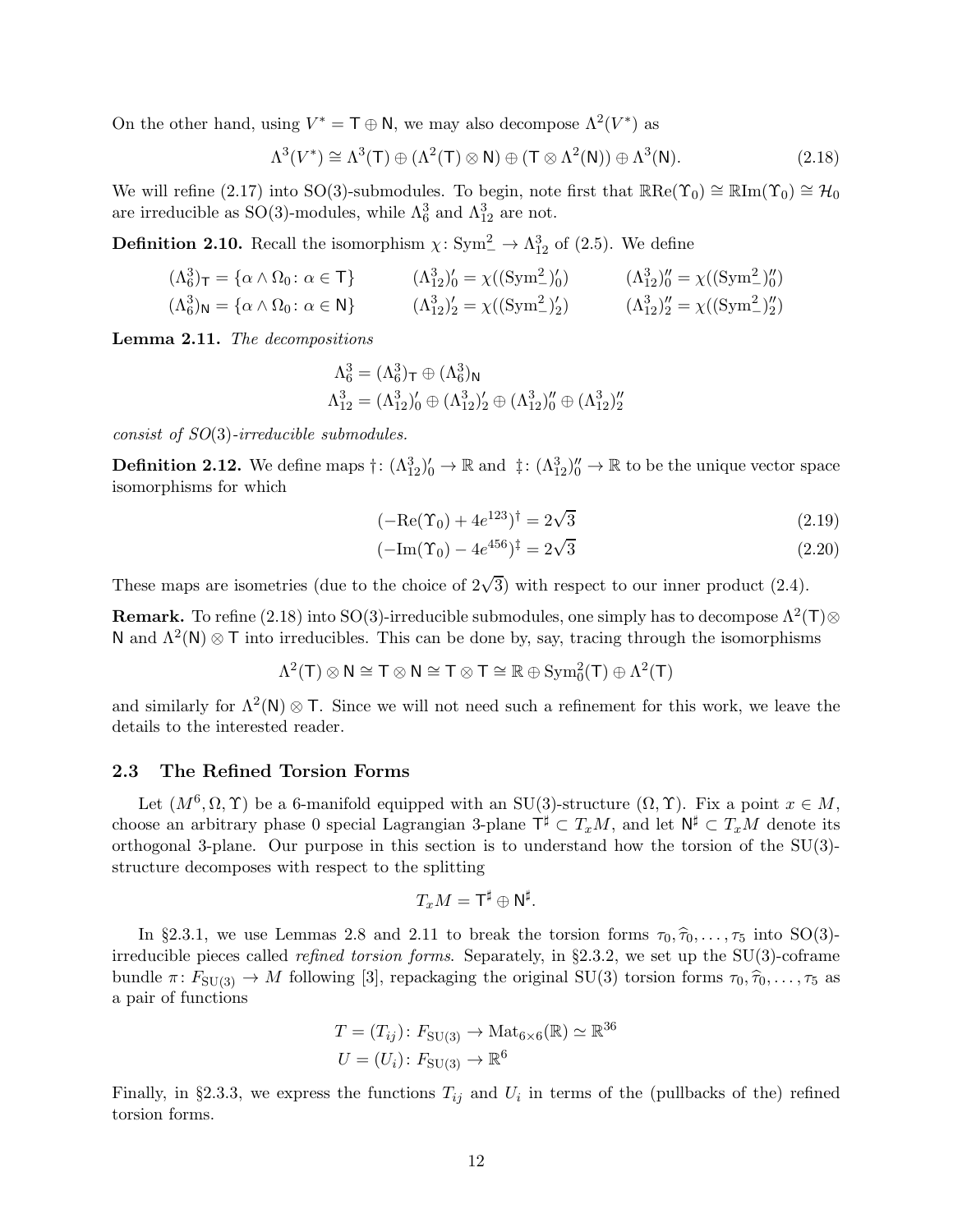#### <span id="page-12-0"></span>2.3.1 The Refined Torsion Forms in a Local SO(3)-Frame

Fix  $x \in M$  and split  $T_x^*M = T \oplus N$  as above. All of our calculations in this subsection will be done pointwise, and we will frequently suppress reference to  $x \in M$ . By Lemmas 3.5 and 3.6, the torsion forms decompose into SO(3)-irreducible pieces as follows:

$$
\tau_0 = \tau_0 \qquad \tau_2 = (\tau_2)_1 + (\tau_2)_2 \qquad \tau_3 = (\tau_3)'_0 + (\tau_3)''_0 + (\tau_3)'_2 + (\tau_3)''_2 \qquad \tau_4 = (\tau_4)_T + (\tau_4)_N \qquad (2.21a)
$$
  

$$
\hat{\tau}_0 = \hat{\tau}_0 \qquad \hat{\tau}_2 = (\hat{\tau}_2)_1 + (\hat{\tau}_2)_2 \qquad \tau_5 = (\tau_5)_T + (\tau_5)_N \qquad (2.21b)
$$

where here

<span id="page-12-2"></span>
$$
(\tau_2)_1, (\hat{\tau}_2)_1 \in (\Lambda_8^2)_1 \qquad (\tau_3)'_0 \in (\Lambda_{12}^3)'_0 \qquad (\tau_3)'_2 \in (\Lambda_{12}^3)'_2 \qquad (\tau_4)_{\mathsf{T}}, (\tau_5)_{\mathsf{T}} \in \mathsf{T}
$$
  

$$
(\tau_2)_2, (\hat{\tau}_2)_2 \in (\Lambda_8^2)_2 \qquad (\tau_3)''_0 \in (\Lambda_{12}^3)''_0 \qquad (\tau_3)''_2 \in (\Lambda_{12}^3)''_2 \qquad (\tau_4)_{\mathsf{N}}, (\tau_5)_{\mathsf{N}} \in \mathsf{N}
$$

We refer to  $\tau_0, \hat{\tau}_0, (\tau_2)_1, \ldots, (\tau_5)_N$  as the *refined torsion forms* of the SU(3)-structure at x relative to the splitting  $T_x^*M = T \oplus N$ .

We seek to express the refined torsion in terms of a local  $SO(3)$ -frame. To that end, let  ${e_1, \ldots, e_6}$  be an orthonormal basis for  $T_xM$  for which  $T^{\sharp} = \text{span}(e_1, e_2, e_3)$  and  $N^{\sharp} = \text{span}(e_4, e_5, e_6)$ . Let  $\{e^1, \ldots, e^6\}$  denote the dual basis for  $T_x^*M$ .

**Index Ranges:** We will employ the following index ranges:  $1 \leq p, q \leq 3$  and  $4 \leq \alpha, \beta \leq 6$  and  $1 \leq i, j, k, \ell, m \leq 6$  and  $1 \leq \delta \leq 5$ .

Definition 2.13. Define the 2-forms

$$
\Gamma_1 = -e^{23} - e^{56}
$$
\n
$$
\Gamma_2 = -e^{31} - e^{64}
$$
\n
$$
\Gamma_3 = -e^{12} - e^{45}
$$
\n
$$
\Gamma_4 = e^{14} - e^{25}
$$
\n
$$
\Gamma_5 = e^{12} - e^{45}
$$
\n
$$
\Gamma_6 = e^{12} - e^{45}
$$
\n
$$
\Gamma_7 = e^{15} + e^{24}
$$
\n
$$
\Gamma_8 = e^{15} + e^{24}
$$
\n
$$
\Gamma_9 = e^{12} - e^{45}
$$

These 2-forms were obtained by applying  $\rho: (\text{Sym}^2_+)_1 \oplus (\text{Sym}^2_+)_2 \to (\Lambda_8^2)_1 \oplus (\Lambda_8^2)_2$  of [\(2.5\)](#page-5-0) to a suitable basis of  $\text{Sym}^2_+$ .

<span id="page-12-1"></span>Lemma 2.14. We have that:

- (a)  $\{\Gamma_1, \Gamma_2, \Gamma_3\}$  is a basis of  $(\Lambda_8^2)_1$ .
- (b)  $\{\Upsilon_1, \Upsilon_2, \Upsilon_3, \Upsilon_4, \Upsilon_5\}$  is a basis of  $(\Lambda_8^2)_2$ .

Definition 2.15. Define the 3-forms

$$
\Theta_1 = -e^{245} - e^{364} \qquad \Theta_4 = -e^{156} + e^{264} \qquad \Delta_1 = e^{125} + e^{316} \qquad \Delta_4 = -e^{315} + e^{234} \n\Theta_2 = -e^{145} - e^{356} \qquad \Theta_5 = e^{264} + e^{345} \qquad \Delta_2 = e^{124} + e^{236} \qquad \Delta_5 = -e^{126} + e^{315} \n\Delta_3 = e^{314} + e^{235}
$$

and

$$
\Theta_0 = -\text{Re}(\Upsilon_0) + 4e^{123} \qquad \qquad \Delta_0 = -\text{Im}(\Upsilon_0) - 4e^{456}
$$

These 3-forms were obtained by applying the isomorphism

 $\chi \colon (\text{Sym}^2_{-})'_0 \oplus (\text{Sym}^2_{-})''_0 \oplus (\text{Sym}^2_{-})'_2 \oplus (\text{Sym}^2_{-})''_2 \to (\Lambda^3_{12})'_0 \oplus (\Lambda^3_{12})''_0 \oplus (\Lambda^3_{12})'_2 \oplus (\Lambda^3_{12})''_2$ 

of  $(2.5)$  to a suitable basis of  $Sym<sup>2</sup>$ .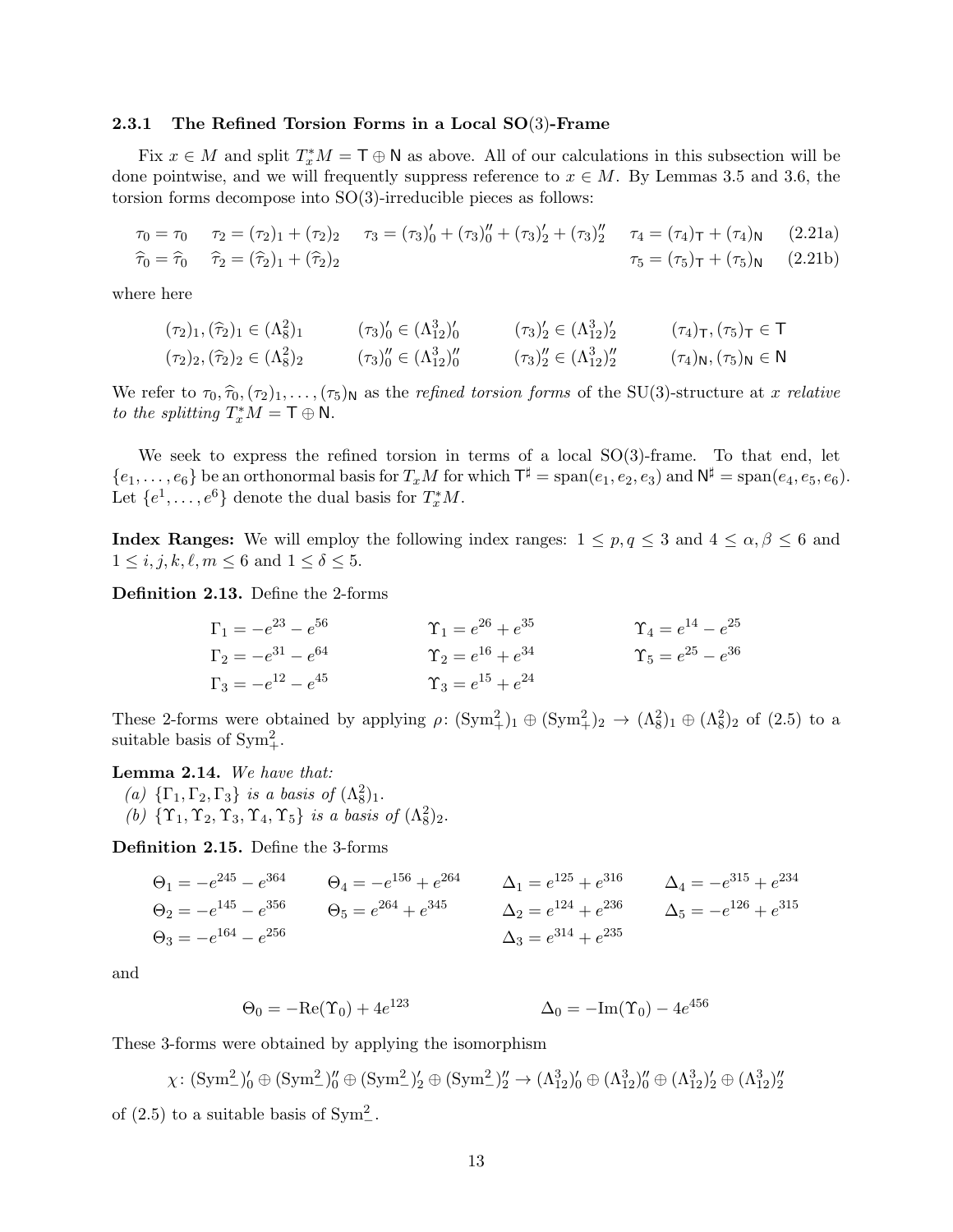<span id="page-13-1"></span>Lemma 2.16. We have that:

(a)  $\{\Theta_0\}$  is a basis of  $(\Lambda_{12}^3)'_0$ <br>
(b)  $\{\Delta_0\}$  is a basis of  $(\Lambda_{12}^3)''_0$ (c)  $\{\Theta_1,\ldots,\Theta_5\}$  is a basis of  $(\Lambda^3_{12})'_2$ (d)  $\{\Delta_1, \ldots, \Delta_5\}$  is a basis of  $(\Lambda_{12}^3)''_2$ 

We now express  $(\tau_2)_{\tau}$ ,  $(\hat{\tau}_2)_{\tau}$ , ...,  $(\tau_5)_{\text{N}}$  in terms of the above bases. That is, we define functions  $A_p, B_\delta, C_p, D_\delta$  and  $E_\delta, E_0, F_\delta, F_0$  and  $G_p, J_p, M_p, N_p$  by:

<span id="page-13-2"></span>
$$
(\tau_2)_1 = 4A_p \Gamma_p \qquad (\tau_3)'_0 = 4E_0 \Theta_0 \qquad (\tau_4)_T = 12G_p \omega^p \qquad (2.23a)
$$

$$
(\tau_2)_2 = 4B_\delta \Upsilon_\delta \qquad (\tau_3)'_2 = 4E_\delta \Theta_\delta \qquad (\tau_4)_{\mathsf{N}} = 12J_p \,\omega^{p+3} \qquad (2.23b)
$$

$$
(\hat{\tau}_2)_1 = 4C_p \Gamma_p \qquad (\tau_3)''_0 = 4F_0 \Delta_0 \qquad (\tau_5)_{\tau} = 3M_p \omega^p \qquad (2.23c)
$$

$$
(\widehat{\tau}_2)_2 = 4D_\delta \Upsilon_\delta \qquad (\tau_3)_2'' = 4F_\delta \Delta_\delta \qquad (\tau_5)_N = 3N_p \omega^{p+3} \qquad (2.23d)
$$

The various factors of 3, 4, and 12 are included simply for the sake of clearing future denominators.

Note that the bases of Lemmas [2.14](#page-12-1) and [2.16](#page-13-1) are orthogonal but not orthonormal with respect to the inner product [\(2.4\)](#page-4-2) on  $\Lambda^k(V^*)$ . Indeed, we have:

$$
\begin{aligned}\n||\Gamma_p|| &= \sqrt{2} & ||\Theta_\delta|| &= \sqrt{2} & ||\Theta_0|| &= 2\sqrt{3} \\
||\Upsilon_\delta|| &= \sqrt{2} & ||\Delta_\delta|| &= \sqrt{2} & ||\Delta_0|| &= 2\sqrt{3}\n\end{aligned}
$$

Thus, in terms of the isometric isomorphisms  $(2.8)$ ,  $(2.16)$ ,  $(2.19)$ ,  $(2.20)$  of  $\S2.2$ , we have:

$$
[(\tau_3)'_0]^\dagger = 8\sqrt{3} E_0 \qquad [(\tau_2)_1]^\dagger = 4\sqrt{2} A_p w_p(\theta) \qquad [(\tau_5)_T]^\S = 3M_p w_p(\theta) \qquad (2.24a)
$$
  

$$
[(\tau_3)''_0]^\dagger = 8\sqrt{3} F_0 \qquad [(\hat{\tau}_2)_1]^\dagger = 4\sqrt{2} C_p w_p(\theta) \qquad [J(\tau_5)_N]^\S = 3N_p w_p(\theta) \qquad (2.24b)
$$

<span id="page-13-0"></span>We will need these for our calculations in §[2.4.](#page-16-0)

## **2.3.2** The Torsion Functions  $T_{ij}$  and  $U_i$

Let  $(M^6, \Omega, \Upsilon)$  be a 6-manifold with an SU(3)-structure  $(\Omega, \Upsilon)$ , and let g denote the underlying Riemannian metric. Let  $F_{\text{SO}(6)} \to M$  denote the oriented orthonormal coframe bundle of g, and let  $\omega = (\omega^1, \dots, \omega^6) \in \Omega^1(F_{\mathrm{SO}(6)}; \mathbb{R}^6)$  denote the tautological 1-form. By the Fundamental Lemma of Riemannian Geometry, there exists a unique 1-form  $\psi \in \Omega^1(F_{\text{SO}(6)}; \mathfrak{so}(6))$ , the Levi-Civita connection form of g, satisfying the first structure equation

<span id="page-13-3"></span>
$$
d\omega = -\psi \wedge \omega.
$$

Let  $\pi: F_{\text{SU(3)}} \to M$  denote the SU(3)-coframe bundle of M. Restricted to  $F_{\text{SU(3)}} \subset F_{\text{SO(6)}}$ , the Levi-Civita 1-form  $\psi$  is no longer a connection 1-form in general. Indeed, according to the splitting  $\mathfrak{so}(6) = \mathfrak{su}(3) \oplus \mathbb{R}^6 \oplus \mathbb{R}$ , we have the decomposition

$$
\psi = \gamma + \lambda + \mu,
$$

where  $\gamma = (\gamma_{ij}) \in \Omega^1(F_{SU(3)}; \mathfrak{su}(3))$  is a connection 1-form (the so-called *natural connection* of the SU(3)-structure) and  $\lambda \in \Omega^1(F_{\mathrm{SU}(3)}; \mathbb{R}^6)$  and  $\mu \in \Omega^1(F_{\mathrm{SU}(3)}; \mathbb{R})$  are  $\pi$ -semibasic 1-forms. Here, we are viewing

$$
\mathbb{R}^6 \simeq \{ (\epsilon_{ijk} v_k) \in \mathfrak{so}(6) : (v_i) \in \mathbb{R}^6 \}
$$
  

$$
\mathbb{R} \simeq \{ (a\Omega_{ij}) \in \mathfrak{so}(6) : a \in \mathbb{R} \}
$$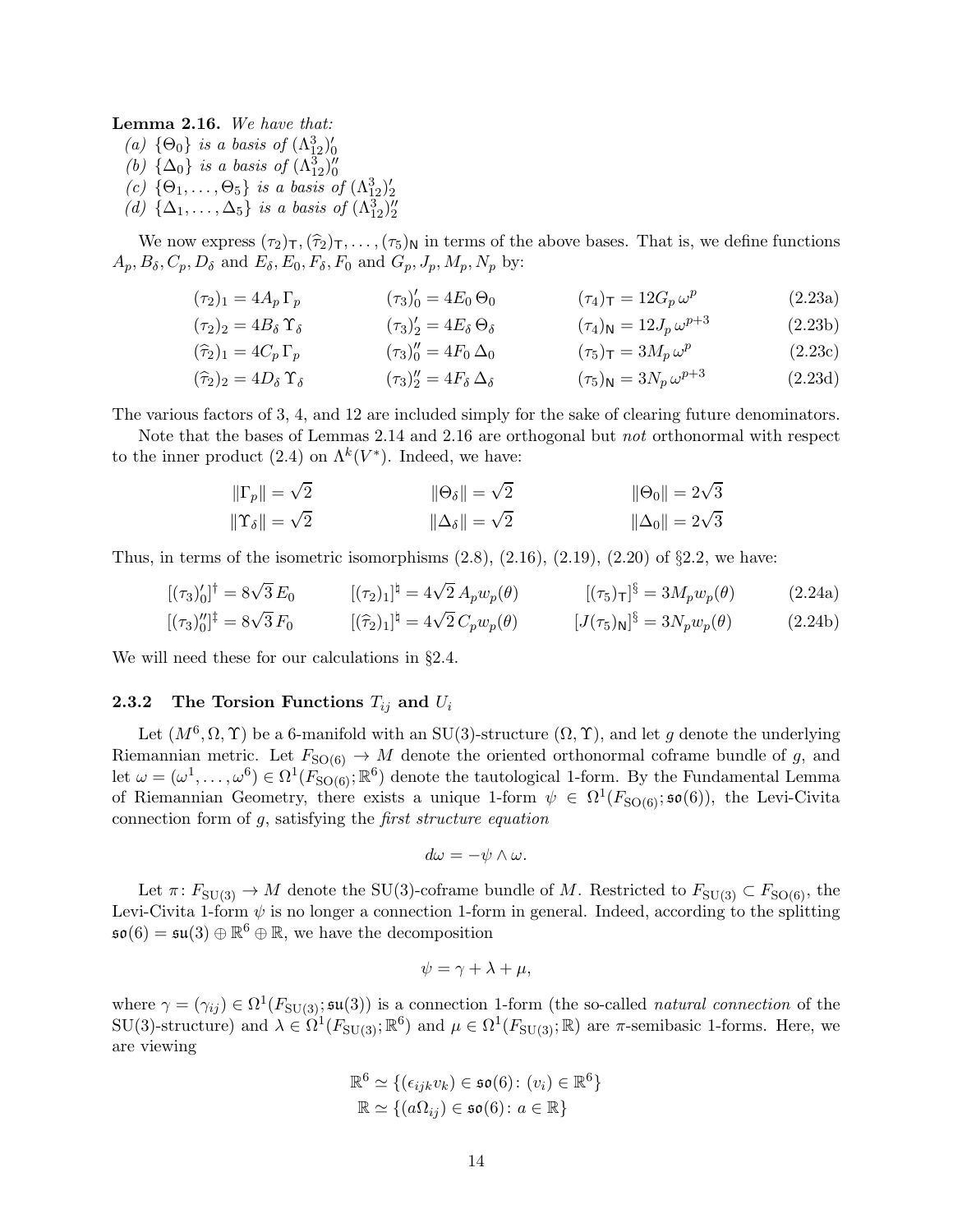so that  $\lambda$  and  $\mu$  take the form

$$
\lambda = \begin{bmatrix} 0 & \lambda_3 & -\lambda_2 & 0 & -\lambda_6 & \lambda_5 \\ -\lambda_3 & 0 & \lambda_1 & \lambda_6 & 0 & -\lambda_4 \\ \frac{\lambda_2}{\lambda_2} & -\lambda_1 & 0 & -\lambda_5 & \lambda_4 & 0 \\ 0 & -\lambda_6 & \lambda_5 & 0 & -\lambda_3 & \lambda_2 \\ \lambda_6 & 0 & -\lambda_4 & \lambda_3 & 0 & -\lambda_1 \\ -\lambda_5 & \lambda_4 & 0 & -\lambda_2 & \lambda_1 & 0 \end{bmatrix} \qquad \mu = \begin{bmatrix} 0 & 0 & 0 & \mu & 0 & 0 \\ 0 & 0 & 0 & \mu & 0 & 0 \\ 0 & 0 & 0 & 0 & \mu & 0 \\ -\mu & 0 & 0 & 0 & 0 & 0 \\ 0 & -\mu & 0 & 0 & 0 & 0 \\ 0 & 0 & -\mu & 0 & 0 & 0 \end{bmatrix}.
$$

Since  $\lambda$  and  $\mu$  are  $\pi$ -semibasic, we may write

$$
\lambda_i = T_{ij}\omega^j \qquad \qquad \mu = U_i\omega^i
$$

for some matrix-valued function  $T = (T_{ij})$ :  $F_{SU(3)} \to Mat_{6\times6}(\mathbb{R})$  and vector-valued function  $U =$  $(U_i): F_{\text{SU(3)}} \to \mathbb{R}^6$ . The 1-forms  $\lambda, \mu$ , and hence the functions  $T_{ij}$  and  $U_i$ , encode the torsion of the SU(3)-structure. In this notation, the first structure equation reads

<span id="page-14-1"></span>
$$
d\omega_i = -(\gamma_{ij} + \epsilon_{ijk}\lambda_k + \Omega_{ij}\mu) \wedge \omega_j.
$$
\n(2.25)

**Remark.** The reader may wonder how the functions  $T_{ij}$ ,  $U_i$  on  $F_{SU(3)}$  are related to the forms  $\tau_0, \hat{\tau}_0, \ldots, \tau_4, \tau_5$  on M. In [\[3\]](#page-21-10), the authors derive expressions for the pullbacks of the torsion forms in terms of  $T_{ij}, U_i$ . That is, they derive

$$
\pi^*(\tau_0) = -\frac{1}{3}\Omega_{ij}T_{ij} \qquad \qquad \pi^*(\tau_4) = \epsilon_{ijk}T_{ij}\,\omega^k
$$
  

$$
\pi^*(\widehat{\tau_0}) = \frac{1}{3}T_{ii} \qquad \qquad \pi^*(\tau_5) = \epsilon_{ijk}T_{ij}\omega^k + 3\Omega_{ik}U_i\,\omega^k
$$

along with similar (more complicated) formulas for  $\pi^*(\tau_2)$ ,  $\pi^*(\widehat{\tau}_2)$ ,  $\pi^*(\tau_3)$ . In the next section, we will exhibit a sort of inverse to this, expressing the  $T_{ij}, U_i$  in terms of the refined torsion forms  $\pi^*(\tau_0), \pi^*(\widehat{\tau}_0), \ldots, \pi^*((\tau_5)\tau), \pi^*((\tau_5)\mathsf{n}).$ 

#### <span id="page-14-0"></span>2.3.3 Decomposition of the Torsion Functions

For our computations in §[2.4,](#page-16-0) we will need to express the torsion functions  $T_{ij}$  and  $U_i$  in terms of the functions  $A_p, B_\delta, \ldots, N_p$ . To this end, we will continue to work on the total space of the  $SU(3)$ -coframe bundle  $\pi: F_{SU(3)} \to M$ , pulling back all of the quantities defined on M to  $F_{SU(3)}$ . Following convention, we systematically omit  $\pi^*$  from the notation, so that (for example)  $\pi^*(\tau_0)$ will simply be denoted  $\tau_0$ , etc. Note, however, that  $\pi^*(e^j) = \omega_j$ .

To begin, recall that the torsion forms  $\tau_0, \tau_1, \tau_2, \tau_3$  satisfy

$$
d\Omega = 3\tau_0 \operatorname{Re}(\Upsilon) + 3\hat{\tau}_0 \operatorname{Im}(\Upsilon) + \tau_3 + \tau_4 \wedge \Omega,
$$
  
\n
$$
d\operatorname{Re}(\Upsilon) = 2\hat{\tau}_0 \Omega^2 + \tau_5 \wedge \operatorname{Re}(\Upsilon) + \tau_2 \wedge \Omega,
$$
  
\n
$$
d\operatorname{Im}(\Upsilon) = -2\tau_0 \Omega^2 - J\tau_5 \wedge \operatorname{Re}(\Upsilon) + \hat{\tau}_2 \wedge \Omega.
$$

Into the left-hand sides, we substitute  $(2.1)$  and use the first structure equation  $(2.25)$  to obtain

$$
\hat{\epsilon}_{\ell j k} T_{\ell i} \omega^{ijk} = 3\tau_0 \operatorname{Re}(\Upsilon) + 3\hat{\tau}_0 \operatorname{Im}(\Upsilon) + \tau_3 + \tau_4 \wedge \Omega,
$$
  

$$
-\frac{1}{2} \left( \left( \Omega_{km} \Omega_{\ell j} - \Omega_{kj} \Omega_{\ell m} \right) T_{mi} + \hat{\epsilon}_{jk} \ell U_i \right) \omega^{ijk\ell} = 2\hat{\tau}_0 \Omega^2 + \tau_5 \wedge \operatorname{Re}(\Upsilon) + \tau_2 \wedge \Omega,
$$
  

$$
-\frac{1}{2} \left( 2\Omega_{k\ell} T_{ji} - \epsilon_{jk} \ell U_i \right) \omega^{ijk\ell} = -2\tau_0 \Omega^2 - J\tau_5 \wedge \operatorname{Re}(\Upsilon) + \hat{\tau}_2 \wedge \Omega.
$$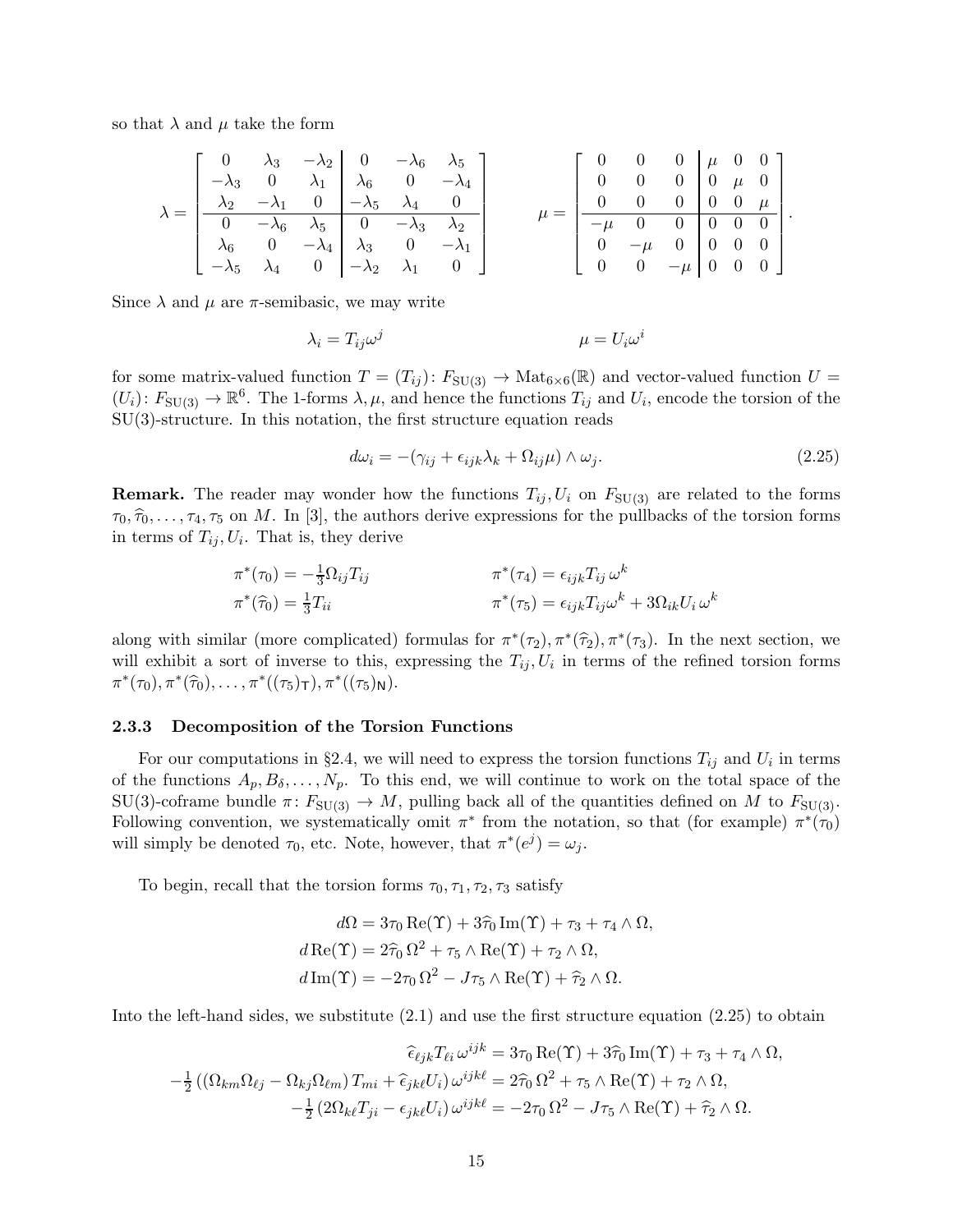Into the right-hand sides, we again substitute  $(2.1)$ , as well as the expansions  $(2.21)$  and  $(2.23)$ .

Upon equating coefficients, we obtain a system of  $56 = \binom{7}{4}$  $\binom{7}{4} + \binom{7}{5}$  $\binom{7}{5}$  linear equations relating the  $42 = 6^2 + 6$  functions  $T_{ij}, U_j$  on the left side to the  $42 = \dim(H^{0,2}(\mathfrak{su}(3)))$  functions  $\tau_0, \hat{\tau}_0, A_p, B_\delta, \ldots, M_p, N_p$  on the right side. One can then use a computer algebra system (we have used MAPLE) to solve this linear system for the  $T_{ij}$  and  $U_i$ .

We now exhibit the result, taking advantage of the  $SO(3)$ -irreducible splitting

<span id="page-15-0"></span>
$$
\begin{aligned} \operatorname{Mat}_{6\times 6}(\mathbb{R}) &\cong V^* \otimes V^* \cong (\mathsf{T} \otimes \mathsf{T}) \oplus 2(\mathsf{T} \otimes \mathsf{N}) \oplus (\mathsf{N} \otimes \mathsf{N}) \\ &\cong \left(\Lambda^2(\mathsf{T}) \oplus \operatorname{Sym}_0^2(\mathsf{T}) \oplus \mathbb{R}\right) \oplus 2(\mathbb{R} \oplus (\mathsf{T} \otimes \mathsf{N})_1 \oplus (\mathsf{T} \otimes \mathsf{N})_2) \\ &\oplus \left(\Lambda^2(\mathsf{N}) \oplus \operatorname{Sym}_0^2(\mathsf{N}) \oplus \mathbb{R}\right) \end{aligned}
$$

to highlight the structure of the solution. We have

$$
\frac{1}{2} \begin{bmatrix} 0 & T_{12} - T_{21} & T_{13} - T_{31} \ T_{21} - T_{12} & 0 & T_{23} - T_{32} \ T_{31} - T_{13} & T_{32} - T_{23} & 0 \end{bmatrix} = \begin{bmatrix} 0 & -C_3 + 3G_3 & C_2 - 3G_2 \ C_3 - 3G_3 & 0 & -C_1 + 3G_1 \ -C_2 + 3G_2 & C_1 - 3G_1 & 0 \end{bmatrix}
$$
(2.26a)

$$
\frac{1}{2} \begin{bmatrix} 2T_{11} & T_{12} + T_{21} & T_{13} + T_{31} \\ T_{21} + T_{12} & 2T_{22} & T_{23} + T_{32} \\ T_{31} + T_{13} & T_{32} + T_{23} & 2T_{33} \end{bmatrix} = \begin{bmatrix} B_4 - F_4 & B_3 - F_3 & B_2 - F_2 \\ B_3 - F_3 & -B_4 + B_5 + F_4 - F_5 & B_1 - F_1 \\ B_2 - F_2 & B_1 - F_1 & -B_5 + F_5 \end{bmatrix} + \left( \frac{1}{2} \hat{\tau}_0 - 2F_0 \right) \text{Id}_3 \tag{2.26b}
$$

corresponding to  $\top \otimes \top \cong \Lambda^2(\top) \oplus \text{Sym}_0^2(\top) \oplus \mathbb{R}$  and

$$
\frac{1}{2} \begin{bmatrix} T_{14} - T_{41} & T_{24} - T_{42} & T_{34} - T_{43} \ T_{15} - T_{51} & T_{25} - T_{52} & T_{35} - T_{53} \ T_{16} - T_{61} & T_{26} - T_{62} & T_{36} - T_{63} \end{bmatrix} = \begin{bmatrix} D_4 & D_3 - 3J_3 & D_2 + 3J_2 \ D_3 + 3J_3 & -D_4 + D_5 & D_1 - 3J_1 \ D_2 - 3J_2 & D_1 + 3J_1 & -D_5 \end{bmatrix} - \frac{1}{2} \tau_0 \operatorname{Id}_3 \quad (2.27a)
$$
\n
$$
\frac{1}{2} \begin{bmatrix} T_{14} + T_{41} & T_{24} + T_{42} & T_{34} + T_{43} \ T_{15} + T_{51} & T_{25} + T_{52} & T_{35} + T_{53} \end{bmatrix} = \begin{bmatrix} E_4 & A_3 + E_3 & -A_2 + E_2 \ -A_3 + E_3 & -E_4 + E_5 & A_1 + E_1 \ A_2 + E_2 & -A_1 + E_1 & -E_5 \end{bmatrix} + 2E_0 \operatorname{Id}_3 \quad (2.27b)
$$

corresponding to  $\top \otimes \mathsf{N} \cong \mathbb{R} \oplus (\top \otimes \mathsf{N})_1 \oplus (\top \otimes \mathsf{N})_2$ , and

<span id="page-15-1"></span>
$$
\frac{1}{2} \begin{bmatrix} 0 & T_{45} - T_{54} & T_{46} - T_{64} \ T_{54} - T_{45} & 0 & T_{56} - T_{65} \ T_{64} - T_{46} & T_{65} - T_{56} & 0 \end{bmatrix} = \begin{bmatrix} 0 & -(C_3 + 3G_3) & C_2 + 3G_2 \ C_3 + 3G_3 & 0 & -(C_1 + 3G_1) \ -(C_2 + 3G_2) & C_1 + 3G_1 & 0 \end{bmatrix}
$$
(2.28a)

$$
\frac{1}{2} \begin{bmatrix} 2T_{44} & T_{45} + T_{54} & T_{46} + T_{64} \\ T_{54} + T_{45} & 2T_{55} & T_{56} + T_{65} \\ T_{64} + T_{46} & T_{65} & 2T_{66} \end{bmatrix} = \begin{bmatrix} B_4 + F_4 & B_3 + F_3 & B_2 + F_2 \\ B_3 + F_3 & -B_4 + B_5 - F_4 + F_5 & B_1 + F_1 \\ B_2 + F_2 & B_1 + F_1 & -B_5 - F_5 \end{bmatrix}
$$
  
+  $\left( \frac{1}{2} \hat{\tau}_0 + 2F_0 \right) \text{Id}_3$  (2.28b)

corresponding to  $N \otimes N \cong \Lambda^2(N) \oplus \text{Sym}_0^2(N) \oplus \mathbb{R}$ . We also have

<span id="page-15-2"></span>
$$
\begin{bmatrix} U_1 \\ U_2 \\ U_3 \end{bmatrix} = \begin{bmatrix} -4J_1 + N_1 \\ -4J_2 + N_2 \\ -4J_3 + N_3 \end{bmatrix} \qquad \qquad \begin{bmatrix} U_4 \\ U_5 \\ U_6 \end{bmatrix} = \begin{bmatrix} 4G_1 - M_1 \\ 4G_2 - M_2 \\ 4G_3 - M_3 \end{bmatrix} . \tag{2.29}
$$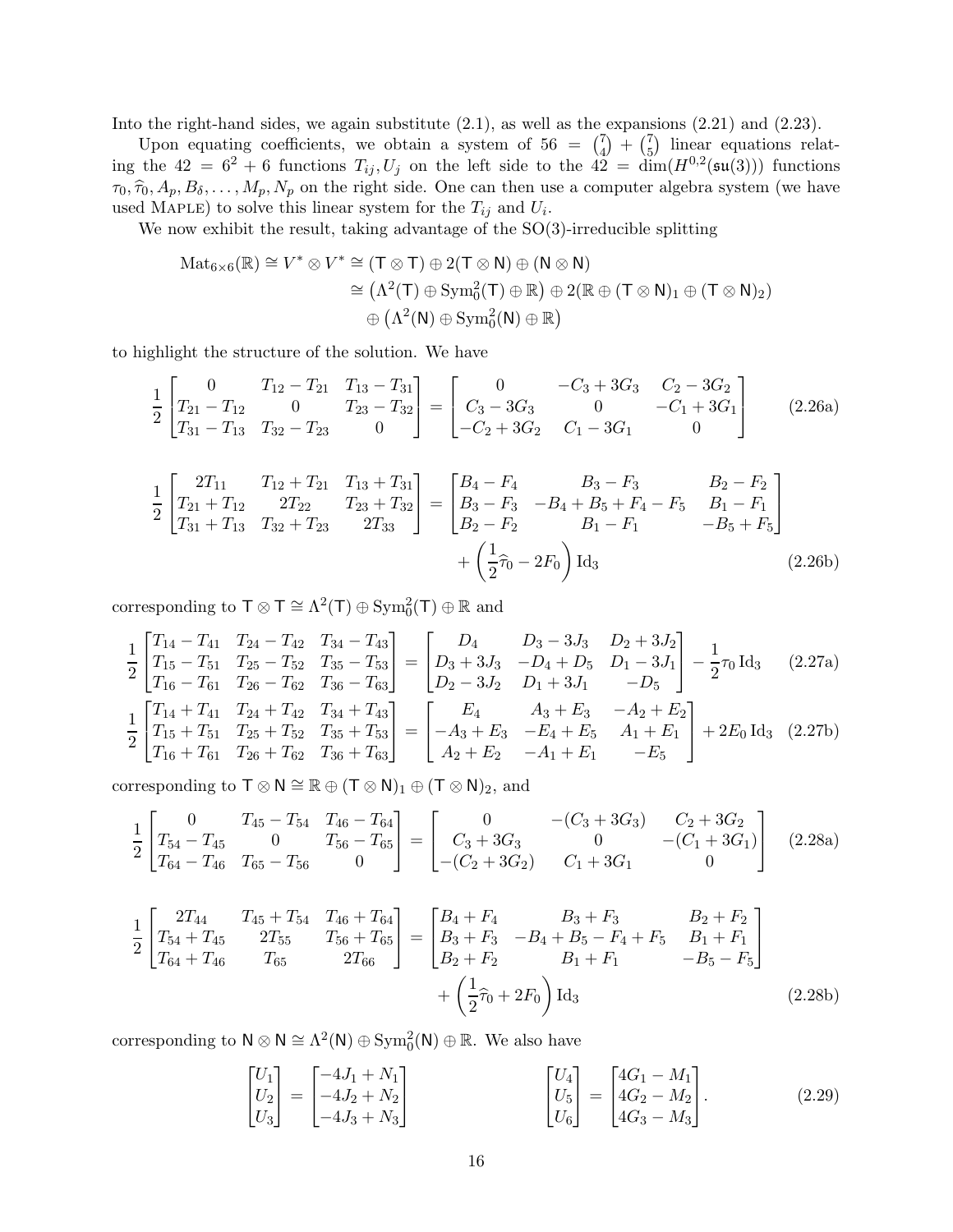### <span id="page-16-0"></span>2.4 Mean Curvature of Special Lagrangian 3-Folds

In this section, we derive a formula (Theorem [2.19\)](#page-19-0) for the mean curvature of a special Lagrangian 3-fold in an arbitrary 6-manifold  $(M, \Omega, \Upsilon)$  with SU(3)-structure  $(\Omega, \Upsilon)$ . In the process, we observe a necessary condition (Theorem [2.17\)](#page-18-0) for the local existence of special Lagrangian 3-folds.

We continue to let  $\pi: F_{\text{SU(3)}} \to M$  denote the SU(3)-coframe bundle of M, and  $\omega = (\omega_{\text{T}}, \omega_{\text{N}}) \in$  $\Omega^1(F_{\text{SU(3)}}; \mathsf{T}^\sharp \oplus \mathsf{N}^\sharp)$  denote the tautological 1-form. As above,  $\gamma = (\gamma_{ij}) \in \Omega^1(F_{\text{SU(3)}}; \mathfrak{su}(3))$  denotes the natural connection 1-form, while  $\lambda = (\lambda_{ij}) \in \Omega^1(F_{\mathrm{SU}(3)}; \mathbb{R}^6)$  and  $\mu \in \Omega^1(F_{\mathrm{SU}(3)}; \mathbb{R})$  are  $\pi$ -semibasic 1-forms encoding the torsion of  $(\Omega, \Upsilon)$ .

Fix a phase  $\theta \in [0, 2\pi)$  once and for all, fix

$$
t:=\frac{\theta}{3},
$$

and define 1-forms  $\eta, \xi \in \Omega^1(F_{\mathrm{SU}(3)}; \mathbb{R}^6)$  via

$$
\eta = \text{Re}(e^{-it}(\omega_{\mathsf{T}} + i\omega_{\mathsf{N}})) = \cos(t)\,\omega_{\mathsf{T}} + \sin(t)\,\omega_{\mathsf{N}}
$$

$$
\xi = \text{Im}(e^{-it}(\omega_{\mathsf{T}} + i\omega_{\mathsf{N}})) = -\sin(t)\,\omega_{\mathsf{T}} + \cos(t)\,\omega_{\mathsf{N}}.
$$

Let  $f: \Sigma^3 \to M^6$  denote an immersion of a phase  $\theta$  special Lagrangian 3-fold into M, and let  $f^*(F_{SU(3)}) \to \Sigma$  denote the pullback bundle. Let  $B \subset f^*(F_{SU(3)})$  denote the subbundle of coframes adapted to  $\Sigma$ , i.e., the subbundle whose fiber over  $x \in \Sigma$  is

$$
B|_{x} = \{u \in f^*(F_{\text{SU}(3)})|_{x} : u(T_x \Sigma) = e^{it} \cdot \mathsf{T}^{\sharp}\}\
$$
  
=  $\{u \in f^*(F_{\text{SU}(3)})|_{x} : u(T_x \Sigma) = \text{span}(v_1(\theta), v_2(\theta), v_3(\theta))\}\$ 

in the notation of  $(2.6)$ . We recall (Proposition 2.3) that  $SU(3)$  acts transitively on the set of special Lagrangian 3-planes with stabilizer SO(3), so  $B \to \Sigma$  is a well-defined SO(3)-bundle. Note that on B, we have

 $\xi = 0.$ 

For the rest of §[2.4,](#page-16-0) all of our calculations will be done on the subbundle  $B \subset F_{SU(3)}$ .

We begin by expressing  $\gamma$ ,  $\lambda$ , and  $\mu$  as block matrices with respect to the splitting  $T_xM \simeq \mathsf{T}^\sharp \oplus \mathsf{N}^\sharp$ . The 1-form  $\gamma \in \Omega^1(B; \mathfrak{su}(3))$  takes the block form

$$
\gamma = \begin{bmatrix} \alpha & \beta \\ -\beta & \alpha \end{bmatrix} = \begin{bmatrix} 0 & \alpha_{12} & -\alpha_{13} & \beta_{11} & \beta_{12} & \beta_{13} \\ -\alpha_{12} & 0 & \alpha_{23} & \beta_{21} & \beta_{22} & \beta_{23} \\ \frac{\alpha_{13} & -\alpha_{23} & 0 & \beta_{31} & \beta_{32} & \beta_{33} \\ -\beta_{11} & -\beta_{12} & -\beta_{13} & 0 & \alpha_{12} & \alpha_{13} \\ -\beta_{21} & -\beta_{22} & -\beta_{23} & -\alpha_{12} & 0 & \alpha_{23} \\ -\beta_{31} & -\beta_{32} & -\beta_{33} & -\alpha_{13} & -\alpha_{23} & 0 \end{bmatrix}
$$

where  $\alpha_{pq}, \beta_{pq} \in \Omega^1(B)$  are 1-forms with  $\beta_{pq} = \beta_{qp}$  and  $\beta_{11} + \beta_{22} + \beta_{33} = 0$ . As in §[2.3.2,](#page-13-0) the 1-forms  $\lambda \in \Omega^1(B; \mathbb{R}^6)$  and  $\mu \in \Omega^1(B; \mathbb{R})$  break into blocks as

$$
\lambda = \begin{bmatrix} \lambda_{\mathsf{T}} & \lambda_{\mathsf{N}} \\ \lambda_{\mathsf{N}} & \lambda_{\mathsf{T}} \end{bmatrix} = \begin{bmatrix} 0 & \lambda_3 & -\lambda_2 & 0 & -\lambda_6 & \lambda_5 \\ -\lambda_3 & 0 & \lambda_1 & \lambda_6 & 0 & -\lambda_4 \\ \frac{\lambda_2 & -\lambda_1 & 0 & -\lambda_5 & \lambda_4 & 0 \\ 0 & -\lambda_6 & \lambda_5 & 0 & -\lambda_3 & \lambda_2 \\ \lambda_6 & 0 & -\lambda_4 & \lambda_3 & 0 & -\lambda_1 \\ -\lambda_5 & \lambda_4 & 0 & -\lambda_2 & \lambda_1 & 0 \end{bmatrix} \qquad \mu = \begin{bmatrix} 0 & \mu \operatorname{Id}_3 \\ -\mu \operatorname{Id}_3 & 0 \end{bmatrix}.
$$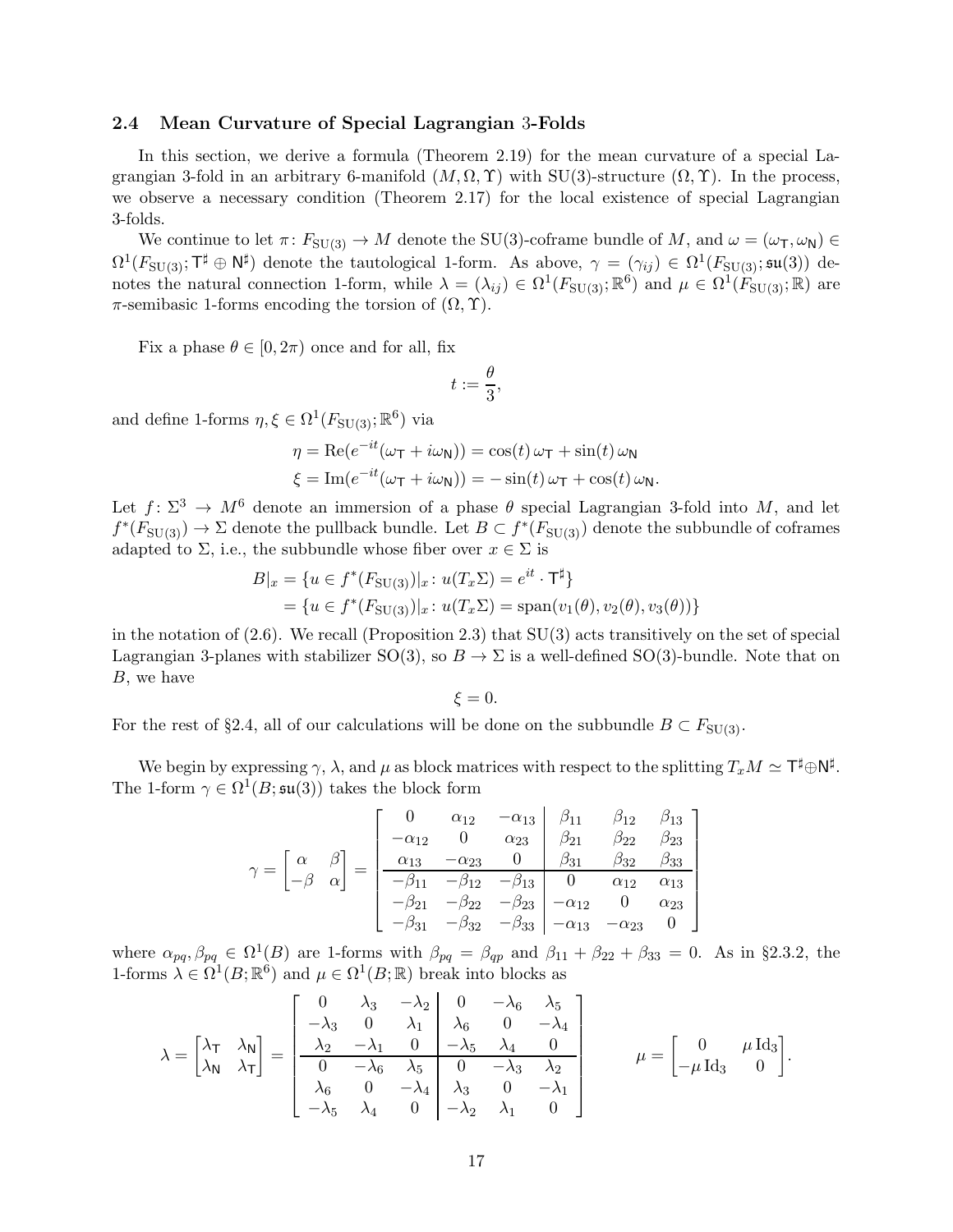Next, we adapt our matrix-valued forms to the geometry at hand, which is that of a splitting  $T_xM \simeq T_x\Sigma \oplus (T_x\Sigma)^{\perp}$ . To this end, recall that the change-of-phase action on  $V \simeq \mathbb{C}^3$  is the  $\mathbb{S}^1$ -action given by  $e^{i\vartheta} \cdot (z_1, z_2, z_3) = (e^{i\vartheta} z_1, e^{i\vartheta} z_2, e^{i\vartheta} z_3)$ . Regarding this  $\mathbb{S}^1$  as a subgroup of  $U(3) \le SO(6)$ , we consider the induced  $Ad(S^1)$ -action on  $\mathfrak{so}(6)$ , given explicitly in block form as

$$
\mathrm{Ad}_{\vartheta}\begin{bmatrix} A & B \\ C & D \end{bmatrix} = \begin{bmatrix} \cos(\vartheta) \mathrm{Id}_3 & \sin(\vartheta) \mathrm{Id}_3 \\ -\sin(\vartheta) \mathrm{Id}_3 & \cos(\vartheta) \mathrm{Id}_3 \end{bmatrix} \begin{bmatrix} A & B \\ C & D \end{bmatrix} \begin{bmatrix} \cos(\vartheta) \mathrm{Id}_3 & -\sin(\vartheta) \mathrm{Id}_3 \\ \sin(\vartheta) \mathrm{Id}_3 & \cos(\vartheta) \mathrm{Id}_3 \end{bmatrix}.
$$

Viewing  $\mathfrak{so}(6) = \mathfrak{su}(3) \oplus \mathbb{R} \oplus \mathbb{R}^6$ , note that our  $\text{Ad}(\mathbb{S}^1)$ -action is trivial on the  $\mathfrak{su}(3)$ - and  $\mathbb{R}$ -summands, and thus

$$
Ad_t \gamma = \gamma \qquad Ad_t \mu = \mu.
$$

However, the Ad( $\mathbb{S}^1$ )-action is non-trivial on the  $\mathbb{R}^6$ -summand. We therefore set  $\widetilde{\lambda} = \text{Ad}_t \lambda$ , writing

$$
\widetilde{\lambda} = \begin{bmatrix} \widetilde{\lambda}_{\mathsf{T}} & \widetilde{\lambda}_{\mathsf{N}} \\ \widetilde{\lambda}_{\mathsf{N}} & \widetilde{\lambda}_{\mathsf{T}} \end{bmatrix} = \begin{bmatrix} 0 & \widetilde{\lambda}_{3} & -\widetilde{\lambda}_{2} & 0 & -\widetilde{\lambda}_{6} & \widetilde{\lambda}_{5} \\ -\widetilde{\lambda}_{3} & 0 & \widetilde{\lambda}_{1} & \widetilde{\lambda}_{6} & 0 & -\widetilde{\lambda}_{4} \\ \widetilde{\lambda}_{2} & -\widetilde{\lambda}_{1} & 0 & -\widetilde{\lambda}_{5} & \widetilde{\lambda}_{4} & 0 \\ 0 & -\widetilde{\lambda}_{6} & \widetilde{\lambda}_{5} & 0 & -\widetilde{\lambda}_{3} & \widetilde{\lambda}_{2} \\ \widetilde{\lambda}_{6} & 0 & -\widetilde{\lambda}_{4} & \widetilde{\lambda}_{3} & 0 & -\widetilde{\lambda}_{1} \\ -\widetilde{\lambda}_{5} & \widetilde{\lambda}_{4} & 0 & -\widetilde{\lambda}_{2} & \widetilde{\lambda}_{1} & 0 \end{bmatrix}.
$$

Explicitly, we have formulas

$$
\lambda_1 = \cos(2t)\lambda_1 - \sin(2t)\lambda_4
$$
  
\n
$$
\lambda_2 = \cos(2t)\lambda_2 - \sin(2t)\lambda_5
$$
  
\n
$$
\lambda_3 = \cos(2t)\lambda_3 - \sin(2t)\lambda_6
$$
  
\n
$$
\lambda_4 = \sin(2t)\lambda_1 + \cos(2t)\lambda_4
$$
  
\n
$$
\lambda_5 = \sin(2t)\lambda_2 + \cos(2t)\lambda_5
$$
  
\n
$$
\lambda_6 = \sin(2t)\lambda_3 + \cos(2t)\lambda_6
$$

We may now apply these  $\mathbb{S}^1$ -actions to the structure equation [\(2.25\)](#page-14-1) on  $F_{\mathrm{SU}(3)}$ . Using that  $\xi = 0$ on  $B \subset F_{SU(3)}$ , we deduce the first structure equation on B:

$$
d\begin{pmatrix} \eta \\ 0 \end{pmatrix} = -\left( \begin{bmatrix} \alpha & \beta \\ -\beta & \alpha \end{bmatrix} + \begin{bmatrix} \widetilde{\lambda}_{\mathsf{T}} & \widetilde{\lambda}_{\mathsf{N}} \\ \widetilde{\lambda}_{\mathsf{N}} & \widetilde{\lambda}_{\mathsf{T}} \end{bmatrix} + \begin{bmatrix} 0 & \mu \operatorname{Id}_3 \\ -\mu \operatorname{Id}_3 & 0 \end{bmatrix} \right) \wedge \begin{pmatrix} \eta \\ 0 \end{pmatrix}.
$$

In particular, the second line gives

<span id="page-17-0"></span>
$$
\beta \wedge \eta = (\widetilde{\lambda}_{\mathsf{N}} - \mu \operatorname{Id}_3) \wedge \eta
$$

or in detail,

$$
\begin{bmatrix}\n\beta_{11} & \beta_{12} & \beta_{13} \\
\beta_{21} & \beta_{22} & \beta_{23} \\
\beta_{31} & \beta_{32} & \beta_{33}\n\end{bmatrix}\n\wedge\n\begin{bmatrix}\n\eta_1 \\
\eta_2 \\
\eta_3\n\end{bmatrix} =\n\begin{bmatrix}\n-\mu & -\tilde{\lambda}_6 & \tilde{\lambda}_5 \\
\tilde{\lambda}_6 & -\mu & -\tilde{\lambda}_4 \\
-\tilde{\lambda}_5 & \tilde{\lambda}_4 & -\mu\n\end{bmatrix}\n\wedge\n\begin{bmatrix}\n\eta_1 \\
\eta_2 \\
\eta_3\n\end{bmatrix}
$$
\n(2.30)

Note that on B, the 1-forms  $\beta_{pq}$ ,  $\lambda_j$ , and  $\mu$  are semibasic, and we write

$$
\beta_{pq} = S_{pqr}\eta_r \qquad \lambda_i = T_{ij}\omega^j \qquad \qquad \mu = U_i\omega^i
$$

for some function  $S = (S_{pqr}) \colon B \to \text{Sym}_0^2(\mathbb{R}^3) \otimes \mathbb{R}^3$ .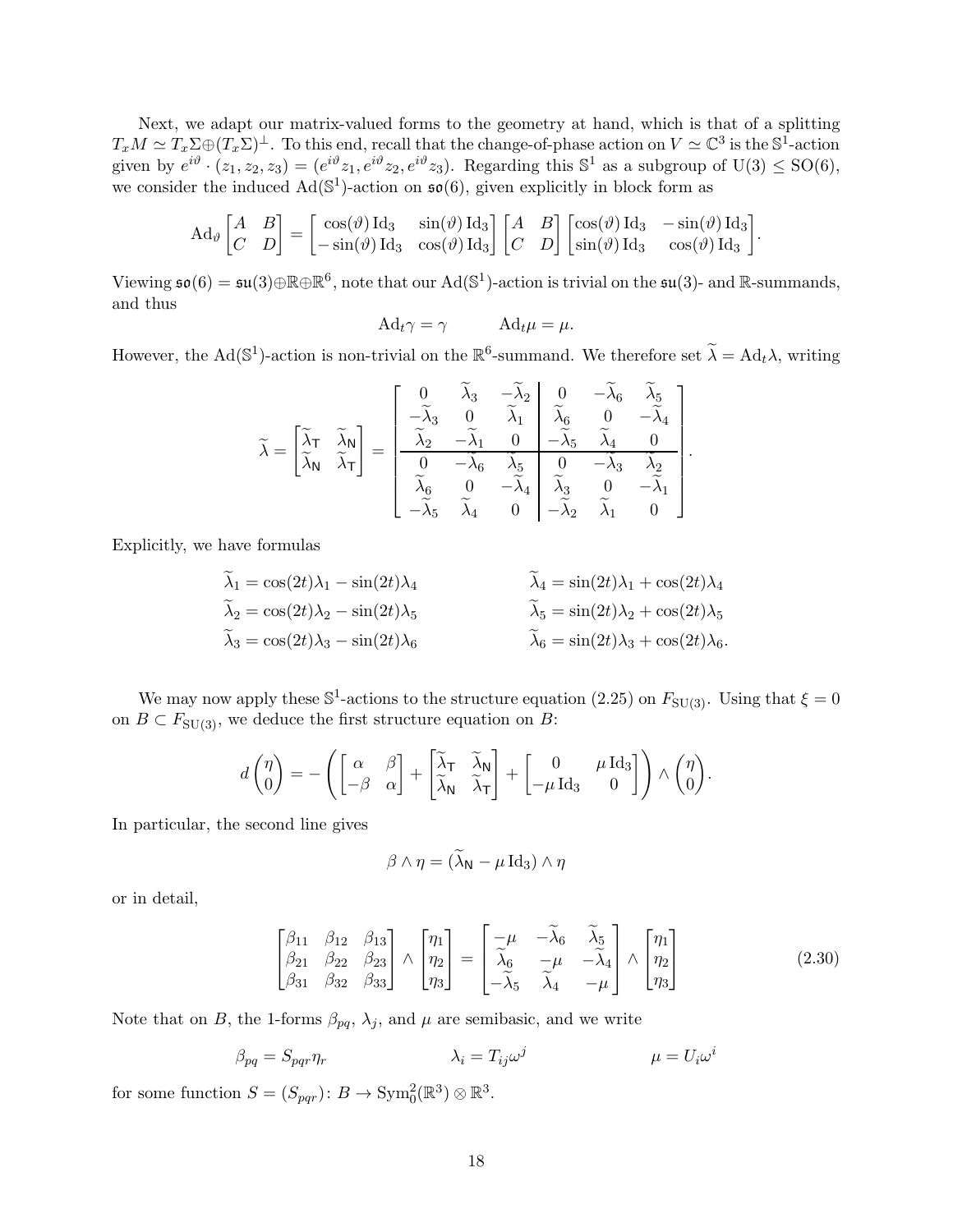Now, the 15 functions  $S_{pqr}$  and the 42 functions  $(T_{ij}, U_i)$  are not independent: the equation  $(2.30)$  shows that they satisfy  $3\binom{3}{2}$  $_2^3$  = 9 linear relations. Explicitly, the first row of [\(2.30\)](#page-17-0) gives

$$
\begin{bmatrix} S_{123} - S_{132} \ S_{113} - S_{131} \ S_{121} - S_{112} \end{bmatrix} = \frac{1}{2} \begin{bmatrix} T_{22} + T_{33} + T_{55} + T_{66} & T_{21} + T_{54} & T_{31} + T_{64} \ T_{25} - T_{52} + T_{36} - T_{63} & T_{24} - T_{51} & T_{34} - T_{61} \ T_{22} + T_{33} - T_{55} - T_{66} & T_{21} - T_{54} + 2U_6 & T_{31} - T_{64} - 2U_5 \ -T_{25} - T_{52} - T_{36} - T_{63} & -T_{24} - T_{51} - 2U_3 & -T_{34} - T_{61} + 2U_2 \end{bmatrix}^T \begin{bmatrix} -\sin(3t) \\ \cos(3t) \\ -\sin(t) \\ \cos(t) \end{bmatrix}
$$

while the second row gives

$$
\begin{bmatrix} S_{232} - S_{223} \ S_{231} - S_{123} \ S_{122} - S_{221} \end{bmatrix} = \frac{1}{2} \begin{bmatrix} T_{12} + T_{45} & T_{11} + T_{33} + T_{44} + T_{66} & -T_{32} - T_{65} \ T_{15} - T_{42} & T_{14} - T_{41} + T_{36} - T_{63} & -T_{35} + T_{62} \ T_{12} - T_{45} - 2U_6 & T_{11} + T_{33} - T_{44} - T_{66} & -T_{32} + T_{65} - 2U_4 \ -T_{15} - T_{42} + 2U_3 & -T_{14} - T_{41} - T_{36} - T_{63} & T_{35} + T_{62} + 2U_1 \end{bmatrix}^T \begin{bmatrix} -\sin(3t) \\ \cos(3t) \\ -\sin(t) \\ \cos(t) \end{bmatrix}
$$

and the third row gives

$$
\begin{bmatrix} S_{233} - S_{332} \ S_{133} - S_{331} \ S_{132} - S_{231} \end{bmatrix} = \frac{1}{2} \begin{bmatrix} -T_{13} - T_{46} & T_{23} + T_{56} & T_{11} + T_{22} + T_{44} + T_{55} \ -T_{16} + T_{43} & T_{26} - T_{53} & T_{14} - T_{41} + T_{25} - T_{52} \ -T_{13} + T_{46} - 2U_5 & T_{23} - T_{56} - 2U_4 & T_{11} + T_{22} - T_{44} - T_{55} \ T_{16} + T_{43} + 2U_2 & -T_{26} - T_{53} + 2U_1 & -T_{14} - T_{41} - T_{25} - T_{52} \end{bmatrix}^T \begin{bmatrix} -\sin(3t) \\ \cos(3t) \\ -\sin(t) \\ \cos(t) \end{bmatrix}
$$

We make two observations on this system of linear equations. First, we notice that it implies

$$
0 = (S_{123} - S_{132}) + (S_{231} - S_{123}) + (S_{132} - S_{231})
$$
  
= -(T<sub>11</sub> + T<sub>22</sub> + T<sub>33</sub> + T<sub>44</sub> + T<sub>55</sub> + T<sub>66</sub>) sin(3t) + (T<sub>14</sub> - T<sub>41</sub> + T<sub>25</sub> - T<sub>52</sub> + T<sub>36</sub> - T<sub>63</sub>) cos(3t)  
-(T<sub>11</sub> + T<sub>22</sub> + T<sub>33</sub> - T<sub>44</sub> - T<sub>55</sub> - T<sub>66</sub>) sin(t) - (T<sub>14</sub> + T<sub>41</sub> + T<sub>25</sub> + T<sub>52</sub> + T<sub>36</sub> + T<sub>63</sub>) cos(t).

Using  $(2.26)-(2.28)$  $(2.26)-(2.28)$ , we obtain:

$$
0 = \hat{\tau}_0 \sin(3t) + \tau_0 \cos(3t) - 4F_0 \sin(t) + 4E_0 \cos(t).
$$

Thus from [\(2.24\)](#page-13-3), we deduce:

<span id="page-18-0"></span>**Theorem 2.17.** If a special Lagrangian 3-fold  $\Sigma$  of phase  $\theta$  exists in M, then the following relation holds at points of  $\Sigma$ :

<span id="page-18-2"></span>
$$
\hat{\tau}_0 \sin(\theta) + \tau_0 \cos(\theta) = \frac{\sqrt{3}}{6} \left( \sin(\frac{\theta}{3}) [(\tau_3)''']^{\ddagger} - \cos(\frac{\theta}{3}) [(\tau_3)'_0]^{\dagger} \right). \tag{2.31}
$$

In particular, if  $\tau_3 = 0$ , then the phase of every special Lagrangian 3-fold in M satisfies the relation  $\tan(\theta) = -\tau_0/\hat{\tau}_0.$ 

<span id="page-18-1"></span>Corollary 2.18. Fix  $x \in M$  and  $\theta \in [0, 2\pi)$ . If every phase  $\theta$  special Lagrangian 3-plane in  $T_xM$ is tangent to a phase  $\theta$  special Lagrangian 3-fold, then  $\tau_3|_x = 0$  and  $\hat{\tau}_0|_x \sin(\theta) = -\tau_0|_x \cos(\theta)$ .

*Proof of Corollary [2.18.](#page-18-1)* The hypotheses imply that equation [\(2.31\)](#page-18-2) holds for all phase  $\theta$  special Lagrangian 3-planes at  $x \in M$ . Thus, we get an SU(3)-invariant linear relation between  $\tau_0$ ,  $\hat{\tau}_0$ , and  $τ_3$ . This implies that  $τ_3 = 0$  by Schur's Lemma. The statement  $\hat{τ}_0|_x \sin(\theta) = -τ_0|_x \cos(\theta)$  follows immediately.  $\diamond$  $\blacksquare$  immediately.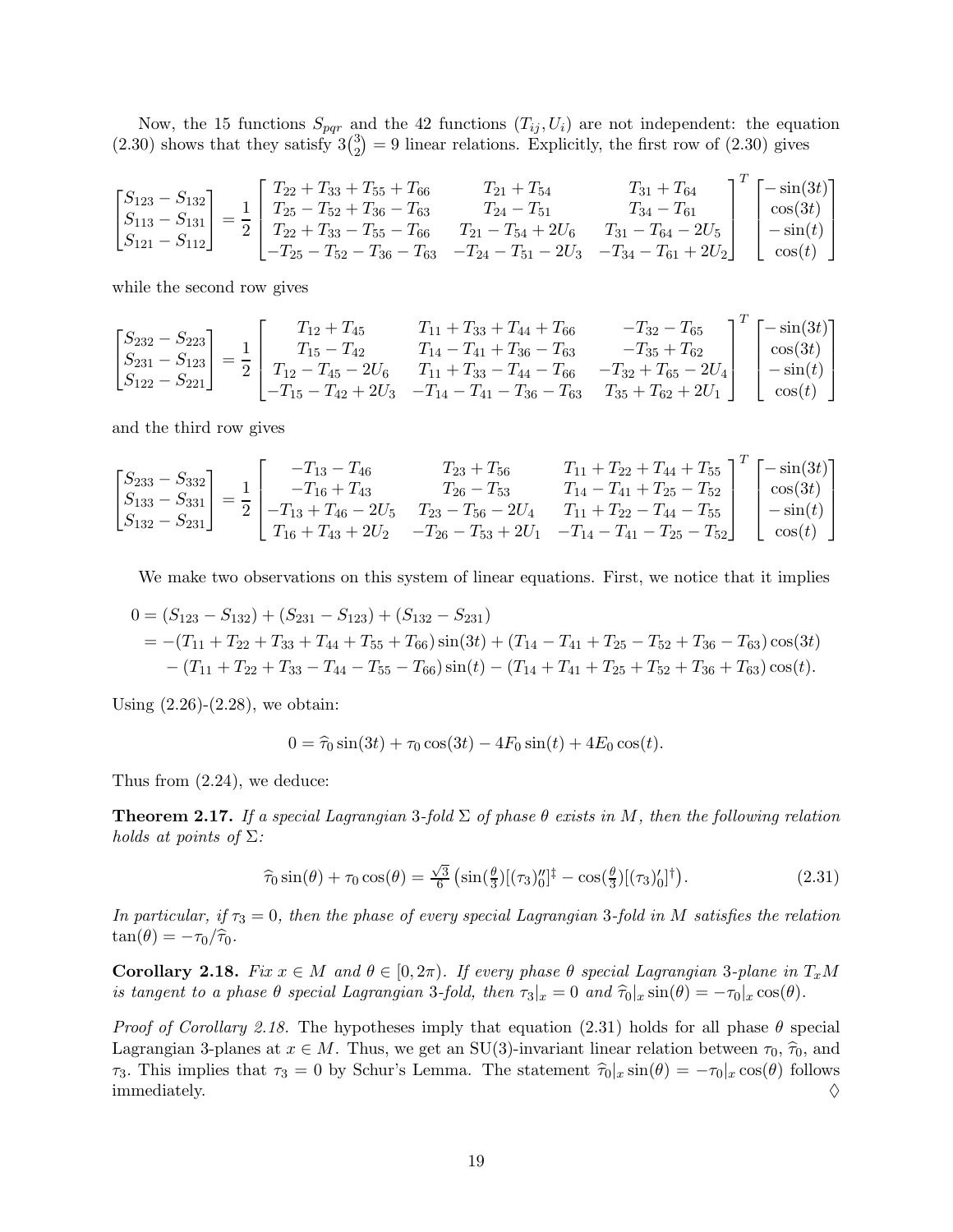<span id="page-19-2"></span>Second, after using  $S_{11r} + S_{22r} + S_{33r} = 0$  for each  $r = 1, 2, 3$ , we observe that:

$$
2(S_{111} + S_{122} + S_{133}) = (T_{26} + T_{62} - T_{35} - T_{53})\cos(3t) - (T_{23} - T_{32} + T_{56} - T_{65})\sin(3t) - (T_{23} - T_{32} - T_{56} + T_{65} - 4U_4)\sin(t) + (-T_{26} + T_{62} + T_{35} - T_{53} + 4U_1)\cos(t)
$$
(2.32a)

$$
2(S_{121} + S_{222} + S_{233}) = (-T_{16} - T_{61} + T_{34} + T_{43})\cos(3t) - (-T_{13} + T_{31} - T_{46} + T_{64})\sin(3t) - (-T_{13} + T_{31} + T_{46} - T_{64} - 4U_5)\sin(t) + (T_{16} - T_{61} - T_{34} + T_{43} + 4U_2)\cos(t) \tag{2.32b}
$$

$$
2(S_{131} + S_{232} + S_{333}) = (T_{15} + T_{51} - T_{24} - T_{42})\cos(3t) - (T_{12} - T_{21} + T_{45} - T_{54})\sin(3t) - (T_{12} - T_{21} - T_{45} + T_{54} - 4U_6)\sin(t) + (-T_{15} + T_{51} + T_{24} - T_{42} + 4U_3)\cos(t). \tag{2.32c}
$$

We are now ready to compute the mean curvature of a phase  $\theta$  special Lagrangian 3-fold.

<span id="page-19-0"></span>**Theorem 2.19.** Let  $\Sigma \subset M$  be a special Lagrangian 3-fold immersed in a 6-manifold M equipped with an  $SU(3)$ -structure. Then the mean curvature vector H of  $\Sigma$  is given by

$$
H = -\frac{1}{\sqrt{2}}\cos(\theta)\left[ (\tau_2)_1\right]^{\frac{1}{4}} - \frac{1}{\sqrt{2}}\sin(\theta)\left[ (\widehat{\tau}_2)_1\right]^{\frac{1}{4}} + \sin(\frac{\theta}{3})\left[ (\tau_5)_\mathsf{T}\right]^{\frac{5}{3}} - \cos(\frac{\theta}{3})\left[ J(\tau_5)_\mathsf{N}\right]^{\frac{5}{3}}.
$$

In particular, the largest torsion class of  $SU(3)$ -structures  $(\Omega, \Upsilon)$  for which every special Lagrangian 3-fold (of every phase) is minimal is  $X_0^+ \oplus X_0^- \oplus X_3 \oplus X_4$ .

Proof. The mean curvature vector may be computed as follows:

$$
\begin{bmatrix} H_1 \\ H_2 \\ H_3 \end{bmatrix} \eta^{123} = \begin{bmatrix} -\beta_{11} & -\beta_{12} & -\beta_{13} \\ -\beta_{21} & -\beta_{22} & -\beta_{23} \\ -\beta_{31} & -\beta_{32} & -\beta_{33} \end{bmatrix} \wedge \begin{bmatrix} \eta^{23} \\ \eta^{31} \\ \eta^{12} \end{bmatrix} + \begin{bmatrix} -\mu & -\tilde{\lambda}_6 & \tilde{\lambda}_5 \\ \tilde{\lambda}_6 & -\mu & -\tilde{\lambda}_4 \\ -\tilde{\lambda}_5 & \tilde{\lambda}_4 & -\mu \end{bmatrix} \wedge \begin{bmatrix} \eta^{23} \\ \eta^{31} \\ \eta^{12} \end{bmatrix}
$$
(2.33)

To evaluate the first term of [\(2.33\)](#page-19-1), we substitute  $\beta_{pq} = S_{pqr}\eta_r$ , followed by [\(2.32\)](#page-19-2), and finally  $(2.26)-(2.29)$  $(2.26)-(2.29)$  $(2.26)-(2.29)$ , to obtain:

<span id="page-19-1"></span>
$$
\begin{bmatrix}\n-\beta_{11} & -\beta_{12} & -\beta_{13} \\
-\beta_{21} & -\beta_{22} & -\beta_{23} \\
-\beta_{31} & -\beta_{32} & -\beta_{33}\n\end{bmatrix}\n\wedge\n\begin{bmatrix}\n\eta^{23} \\
\eta^{31} \\
\eta^{12}\n\end{bmatrix} = -\begin{bmatrix}\nS_{111} + S_{122} + S_{133} \\
S_{121} + S_{222} + S_{233} \\
S_{131} + S_{232} + S_{333}\n\end{bmatrix}\n\eta_{123}
$$
\n
$$
= 2 \begin{bmatrix}\n-A_1 \cos(3t) - C_1 \sin(3t) + (M_1 - G_1) \sin(t) + (J_1 - N_1) \cos(t) \\
-A_2 \cos(3t) - C_2 \sin(3t) + (M_2 - G_2) \sin(t) + (J_2 - N_2) \cos(t) \\
-A_3 \cos(3t) - C_3 \sin(3t) + (M_3 - G_3) \sin(t) + (J_3 - N_3) \cos(t)\n\end{bmatrix}\n\eta_{123}
$$

Similarly, to evaluate the second term of [\(2.33\)](#page-19-1), we substitute  $\lambda_i = T_{ij}\omega^j$  and  $\mu = U_i\omega^i$  followed by  $(2.26)-(2.29)$  $(2.26)-(2.29)$  to obtain:

$$
\begin{bmatrix}\n-\mu & -\tilde{\lambda}_{6} & \tilde{\lambda}_{5} \\
\tilde{\lambda}_{6} & -\mu & -\tilde{\lambda}_{4} \\
-\tilde{\lambda}_{5} & \tilde{\lambda}_{4} & -\mu\n\end{bmatrix}\n\wedge\n\begin{bmatrix}\n\eta^{23} \\
\eta^{31} \\
\eta^{12}\n\end{bmatrix}
$$
\n  
\n
$$
= 2 \begin{bmatrix}\n-A_{1} \cos(3t) - C_{1} \sin(3t) + (G_{1} + \frac{1}{2}M_{1}) \sin(t) - (J_{1} + \frac{1}{2}N_{1}) \cos(t) \\
-A_{2} \cos(3t) - C_{2} \sin(3t) + (G_{2} + \frac{1}{2}M_{2}) \sin(t) - (J_{2} + \frac{1}{2}N_{2}) \cos(t) \\
-A_{3} \cos(3t) - C_{3} \sin(3t) + (G_{3} + \frac{1}{2}M_{3}) \sin(t) - (J_{3} + \frac{1}{2}N_{3}) \cos(t)\n\end{bmatrix}
$$
\n  
\n $\eta_{123}$ 

We conclude that

$$
H_p = -4A_p \cos(3t) - 4C_p \sin(3t) + 3M_p \sin(t) - 3N_p \cos(t),
$$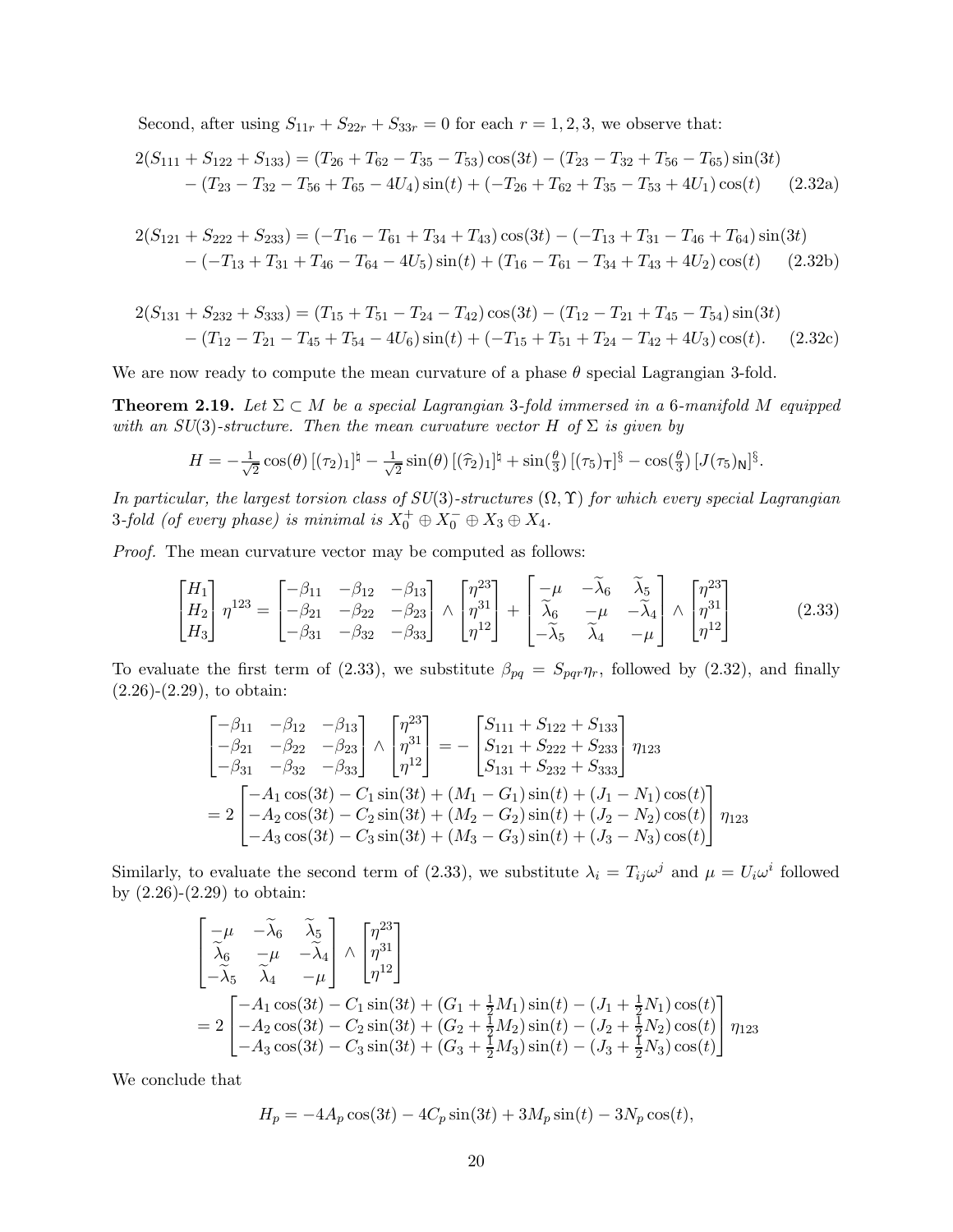and so  $(2.24)$  and  $t = \theta/3$  yields

$$
H = -\frac{1}{\sqrt{2}}\cos(\theta)\left[ (\tau_2)_1\right]^{\frac{1}{4}} - \frac{1}{\sqrt{2}}\sin(\theta)\left[ (\widehat{\tau}_2)_1\right]^{\frac{1}{4}} + \sin(\frac{\theta}{3})\left[ (\tau_5)_\mathsf{T}\right]^{\frac{5}{3}} - \cos(\frac{\theta}{3})\left[ J(\tau_5)_\mathsf{N}\right]^{\frac{5}{3}}.
$$

Thus, the largest torsion class of SU(3)-structures for which  $H = 0$  for all phases is the one for which  $\tau_2 = \hat{\tau}_2 = \tau_5 = 0$ , namely  $X_0^+ \oplus X_0^- \oplus X_3 \oplus X_4$ .

Remark. In the following table, we summarize the results above for certain special classes of SU(3)-structures encountered in the literature.

| Name            | Torsion Class                 | Mean Curvature                                                                                                                                                 | Necessary Condition for                                                                                                                                                                                       |
|-----------------|-------------------------------|----------------------------------------------------------------------------------------------------------------------------------------------------------------|---------------------------------------------------------------------------------------------------------------------------------------------------------------------------------------------------------------|
|                 |                               | of Phase $\theta$ SLags                                                                                                                                        | Local Existence of Phase $\theta$                                                                                                                                                                             |
|                 |                               |                                                                                                                                                                | SLag at a Point                                                                                                                                                                                               |
| <b>CY</b>       |                               | 0                                                                                                                                                              |                                                                                                                                                                                                               |
| NK <sub>1</sub> | $X_0^+$                       | 0                                                                                                                                                              | $\tau_0 \cos(\theta) = 0$                                                                                                                                                                                     |
| $\rm NK$ 2      | $\bar{X}_0^-$                 | 0                                                                                                                                                              | $\hat{\tau}_0 \sin(\theta) = 0$                                                                                                                                                                               |
| <b>GCY</b>      | $X_2^+\oplus X_2^-$           | $-\frac{1}{\sqrt{2}}\left(\sin(\theta)\left[(\widehat{\tau}_2)_1\right]^{\natural} \right. \nonumber \ +\cos(\theta)\left[(\tau_2)_1\right]^{\natural}\right)$ |                                                                                                                                                                                                               |
|                 |                               |                                                                                                                                                                |                                                                                                                                                                                                               |
| Half-Flat       | $X_0^+\oplus X_2^-\oplus X_3$ | $-\frac{1}{\sqrt{2}}\sin(\theta)\left[(\widehat{\tau}_2)_1\right]^{\natural}$                                                                                  | $\frac{\sqrt{3}}{6} \left( \sin\left(\frac{\theta}{3}\right) \left[ (\tau_3)^{\prime\prime} _0 \right]^\dagger - \cos\left(\frac{\theta}{3}\right) \left[ (\tau_3)^{\prime\prime} _0 \right]^\dagger \right)$ |
|                 |                               |                                                                                                                                                                | $= \tau_0 \cos(\theta)$                                                                                                                                                                                       |
| Symp Half-Flat  | $X_2^-$                       | $-\frac{1}{\sqrt{2}}\sin(\theta)\left[(\hat{\tau}_2)_1\right]^{\natural}$                                                                                      |                                                                                                                                                                                                               |
| <b>Balanced</b> | $X_3$                         | 0                                                                                                                                                              | $\sin(\frac{\theta}{3})[(\tau_3)''_0]^{\ddagger} = \cos(\frac{\theta}{3})[(\tau_3)'_0]^{\dagger}$                                                                                                             |
| Class $X_4$     | $X_4$                         | 0                                                                                                                                                              |                                                                                                                                                                                                               |

Here, we are using the shorthand

 $CY = Calabi-Yau$ 

NK 1 = Nearly-Kähler with convention  $d\Omega = 3\tau_0 \operatorname{Re}(\Upsilon)$  and  $d\operatorname{Im}(\Upsilon) = -2\tau_0 \Omega^2$ 

NK 2 = Nearly-Kähler with convention  $d\Omega = 3\hat{\tau}_0 \text{Im}(\Upsilon)$  and  $d \text{Re}(\Upsilon) = 2\hat{\tau}_0 \Omega^2$ 

GCY = Generalized Calabi-Yau

Symp Half-Flat = Symplectic Half-Flat = Special Generalized Calabi-Yau (SGCY)

Both conventions for nearly-Kähler 6-manifolds are found in the literature (contrast, say, [\[11\]](#page-21-13) with [\[6\]](#page-21-14)). Generalized Calabi-Yau structures are studied in, for example, [\[9\]](#page-21-15) and [\[3\]](#page-21-10).

Half-flat structures have been used by Hitchin  $[17]$  to construct  $G_2$ -manifolds via evolution equations. Symplectic half-flat structures are studied in [\[37\]](#page-22-15) and [\[3\]](#page-21-10), the latter work referring to them as "special generalized Calabi-Yau" structures.

Balanced SU(3)-structures on connected sums of copies of  $\mathbb{S}^3 \times \mathbb{S}^3$  are constructed in [\[12\]](#page-21-16). Hypersurfaces in 6-manifolds with balanced SU(3)-structures are studied in [\[10\]](#page-21-17). Nilmanifolds with SU(3)-structures of class  $X_4$  are constructed in §4.6 of [\[33\]](#page-22-16).

# <span id="page-20-2"></span><span id="page-20-0"></span>References

- [1] Gavin Ball and Jesse Madnick. The mean curvature of first-order submanifolds in exceptional geometries with torsion. Ann. Global Anal. Geom., in press.
- <span id="page-20-1"></span>[2] Christian Bär. Real killing spinors and holonomy. Communications in mathematical physics, 154(3):509–521, 1993.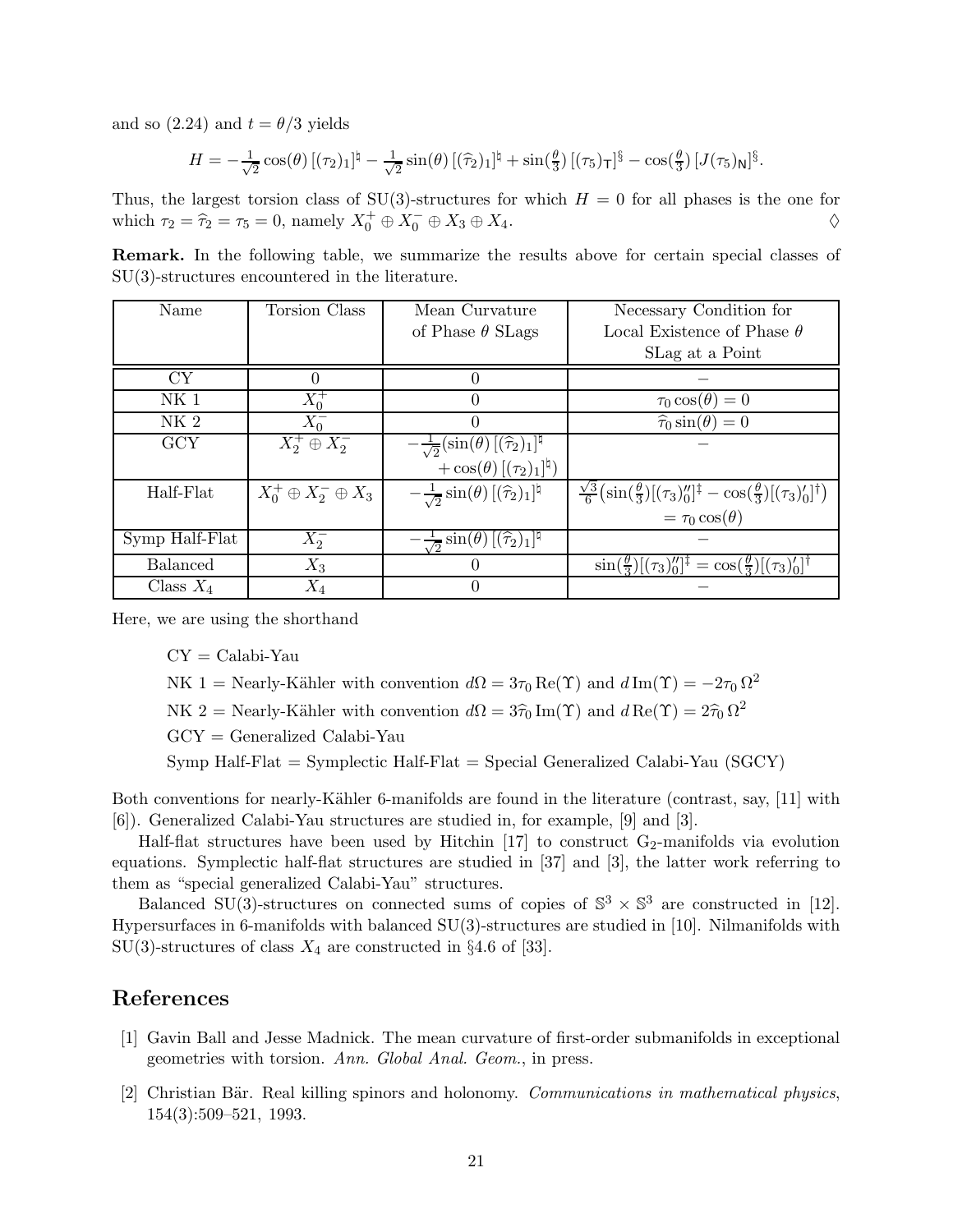- <span id="page-21-12"></span><span id="page-21-10"></span>[3] Lucio Bedulli and Luigi Vezzoni. The Ricci tensor of SU(3)-manifolds. J. Geom. Phys., 57(4):1125–1146, 2007.
- <span id="page-21-1"></span>[4] Theodor Bröcker and Tammo tom Dieck. Representations of compact Lie groups, volume 98 of Graduate Texts in Mathematics. Springer-Verlag, New York, 1985.
- <span id="page-21-14"></span>[5] Robert L Bryant. Second order families of special lagrangian 3-folds. arXiv preprint math.DG/0007128, 2000.
- <span id="page-21-2"></span>[6] Robert L Bryant. On the geometry of almost complex 6-manifolds. Asian Journal of Mathematics,  $10(3):561-605$ ,  $2006$ .
- <span id="page-21-6"></span>[7] Robert L. Bryant.  $SO(n)$ -Invariant Special Lagrangian Submanifolds of  $C^{n+1}$  with Fixed Loci. Chinese Annals of Mathematics, Series B, 27(1):95–112, 2006.
- <span id="page-21-15"></span>[8] Adrian Butscher. Regularizing a singular special lagrangian variety. arXiv preprint math/0110053, 2001.
- [9] Paolo De Bartolomeis and Adriano Tomassini. On the Maslov index of Lagrangian submanifolds of generalized Calabi–Yau manifolds. International Journal of Mathematics, 17(08):921– 947, 2006.
- <span id="page-21-17"></span>[10] Marisa Fernández, Adriano Tomassini, Luis Ugarte, and Raquel Villacampa. Balanced Hermitian metrics from SU(2)-structures. Journal of Mathematical Physics, 50(3):033507, 2009.
- <span id="page-21-13"></span>[11] Lorenzo Foscolo and Mark Haskins. New  $G_2$ -holonomy cones and exotic nearly Kähler structures on  $S^6$  and  $S^3 \times S^3$ . Ann. of Math. (2), 185(1):59–130, 2017.
- <span id="page-21-16"></span>[12] Jixiang Fu, Jun Li, and Shing-Tung Yau. Balanced metrics on non-Kähler Calabi-Yau threefolds. Journal of Differential Geometry, 90(1):81–129, 2012.
- <span id="page-21-11"></span>[13] Robert B. Gardner. The method of equivalence and its applications, volume 58 of CBMS-NSF Regional Conference Series in Applied Mathematics. Society for Industrial and Applied Mathematics (SIAM), Philadelphia, PA, 1989.
- <span id="page-21-8"></span><span id="page-21-0"></span>[14] Ralf Grunewald. Six-dimensional riemannian manifolds with a real killing spinor. Annals of Global Analysis and Geometry, 8(1):43–59, 1990.
- <span id="page-21-5"></span>[15] Reese Harvey and H Blaine Lawson. Calibrated geometries. Acta Mathematica, 148(1):47–157, 1982.
- <span id="page-21-9"></span>[16] Mark Haskins and Nikolaos Kapouleas. Special lagrangian cones with higher genus links. Inventiones mathematicae, 167(2):223–294, 2007.
- <span id="page-21-7"></span>[17] Nigel Hitchin. Stable forms and special metrics. Contemporary mathematics, 288:70–89, 2001.
- [18] Nigel J Hitchin. The moduli space of special lagrangian submanifolds. Annali della Scuola Normale Superiore di Pisa-Classe di Scienze, 25(3-4):503–515, 1997.
- <span id="page-21-4"></span>[19] Marianty Ionel and Maung Min-Oo. Cohomogeneity one special lagrangian 3-folds in the deformed and the resolved conifolds. Illinois Journal of Mathematics, 52(3):839–865, 2008.
- <span id="page-21-3"></span>[20] Dominic Joyce. Constructing special Lagrangian m-folds in  $C<sup>m</sup>$  by evolving quadrics. Mathematische Annalen, 320(4):757–797, 2001.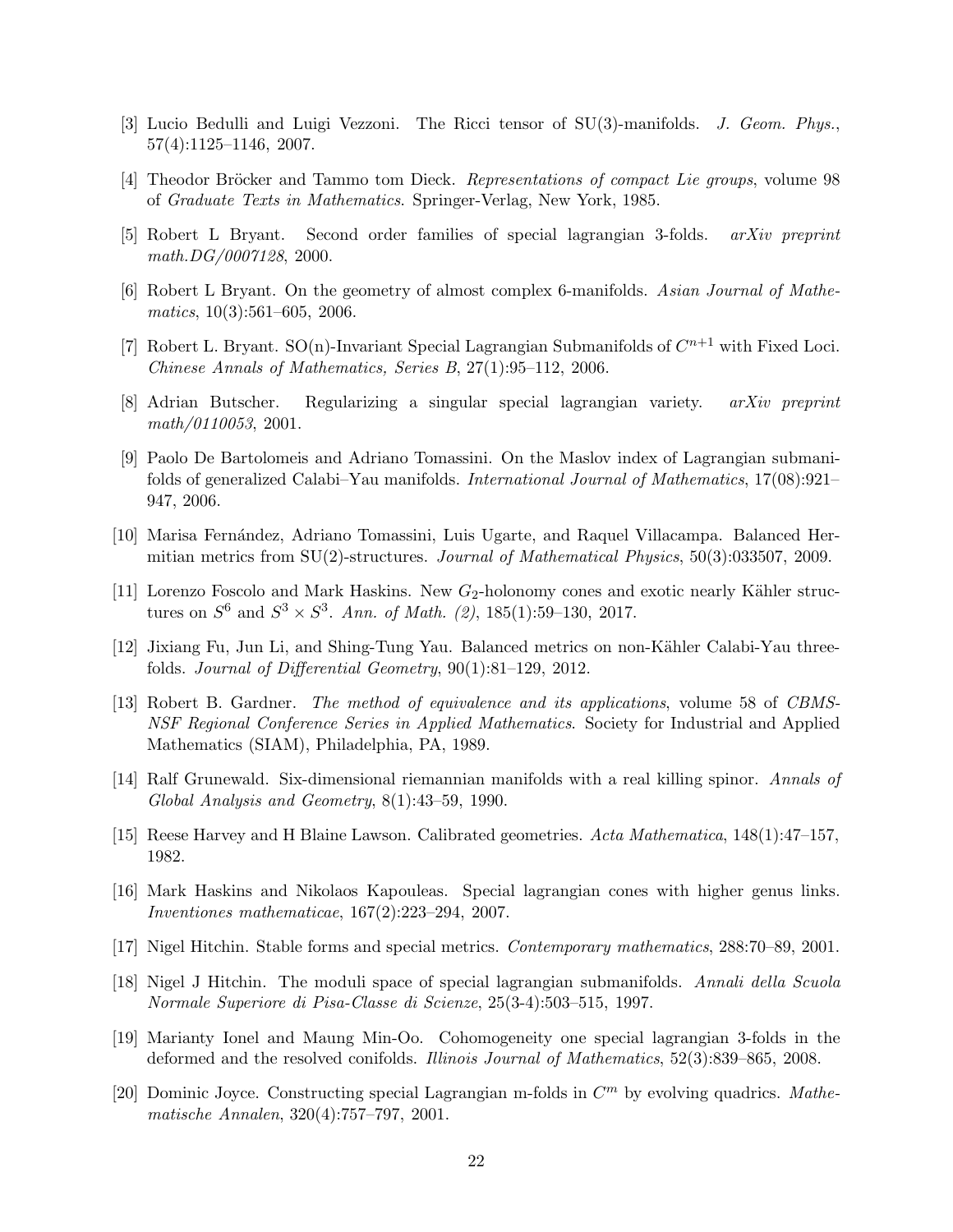- <span id="page-22-1"></span><span id="page-22-0"></span>[21] Dominic Joyce. Ruled Special Lagrangian 3-folds in  $C^3$ . Proceedings of the London Mathematical Society, 85(1):233–256, 2002.
- <span id="page-22-14"></span>[22] Dominic Joyce. Special Lagrangian  $m$ -folds in  $C<sup>m</sup>$  with symmetries. Duke Mathematical Journal, 115(1):1–51, 2002.
- <span id="page-22-2"></span>[23] Dominic D Joyce. Riemannian holonomy groups and calibrated geometry, volume 12. Oxford University Press, 2007.
- <span id="page-22-12"></span>[24] Gary Lawlor. The angle criterion. Inventiones mathematicae, 95(2):437–446, 1989.
- <span id="page-22-3"></span>[25] H. Blaine Lawson, Jr. and Marie-Louise Michelsohn. Spin geometry, volume 38 of Princeton Mathematical Series. Princeton University Press, Princeton, NJ, 1989.
- <span id="page-22-4"></span>[26] Dan A Lee. Connected sums of special lagrangian submanifolds.  $arXiv$  preprint math/0303224, 2003.
- <span id="page-22-9"></span>[27] Yng-Ing Lee. Embedded special lagrangian submanifolds in calabi-yau manifolds. Communications in Analysis and Geometry, 11(3):391–423, 2003.
- <span id="page-22-6"></span>[28] Jun Li and Shing-Tung Yau. The existence of supersymmetric string theory with torsion. J. Diff. Geom, 70(1):143–181, 2005.
- [29] Robert C McLean. Deformations of calibrated submanifolds. Communications in Analysis and Geometry, 6(4):705–747, 1998.
- <span id="page-22-5"></span>[30] Tommaso Pacini. Special Lagrangian conifolds, II: gluing constructions in  $C<sup>m</sup>$ . Proceedings of the London Mathematical Society, 107(2):225–266, 2013.
- <span id="page-22-13"></span>[31] Simon Salamon. Riemannian geometry and holonomy groups, volume 201 of Pitman Research Notes in Mathematics Series. Longman Scientific & Technical, Harlow; copublished in the United States with John Wiley & Sons, Inc., New York, 1989.
- <span id="page-22-16"></span><span id="page-22-10"></span>[32] Sema Salur. Deformations of special Lagrangian submanifolds. Commun. Contemp. Math., 2(3):365–372, 2000.
- [33] Nils Schoemann. Almost hermitian structures with parallel torsion. Journal of Geometry and Physics, 57(11):2187–2212, 2007.
- <span id="page-22-11"></span><span id="page-22-8"></span>[34] Fabian Schulte-Hengesbach. *Half-flat structures on Lie groups*. PhD thesis, Universität Hamburg, 2010.
- <span id="page-22-7"></span>[35] Andrew Strominger. Superstrings with torsion. Nuclear Physics B, 274(2):253–284, 1986.
- [36] Andrew Strominger, Shing-Tung Yau, and Eric Zaslow. Mirror symmetry is t-duality. Nuclear Physics B, 479(1-2):243–259, 1996.
- <span id="page-22-15"></span>[37] Adriano Tomassini and Luigi Vezzoni. On symplectic half-flat manifolds. manuscripta mathematica, 125(4):515–530, 2008.